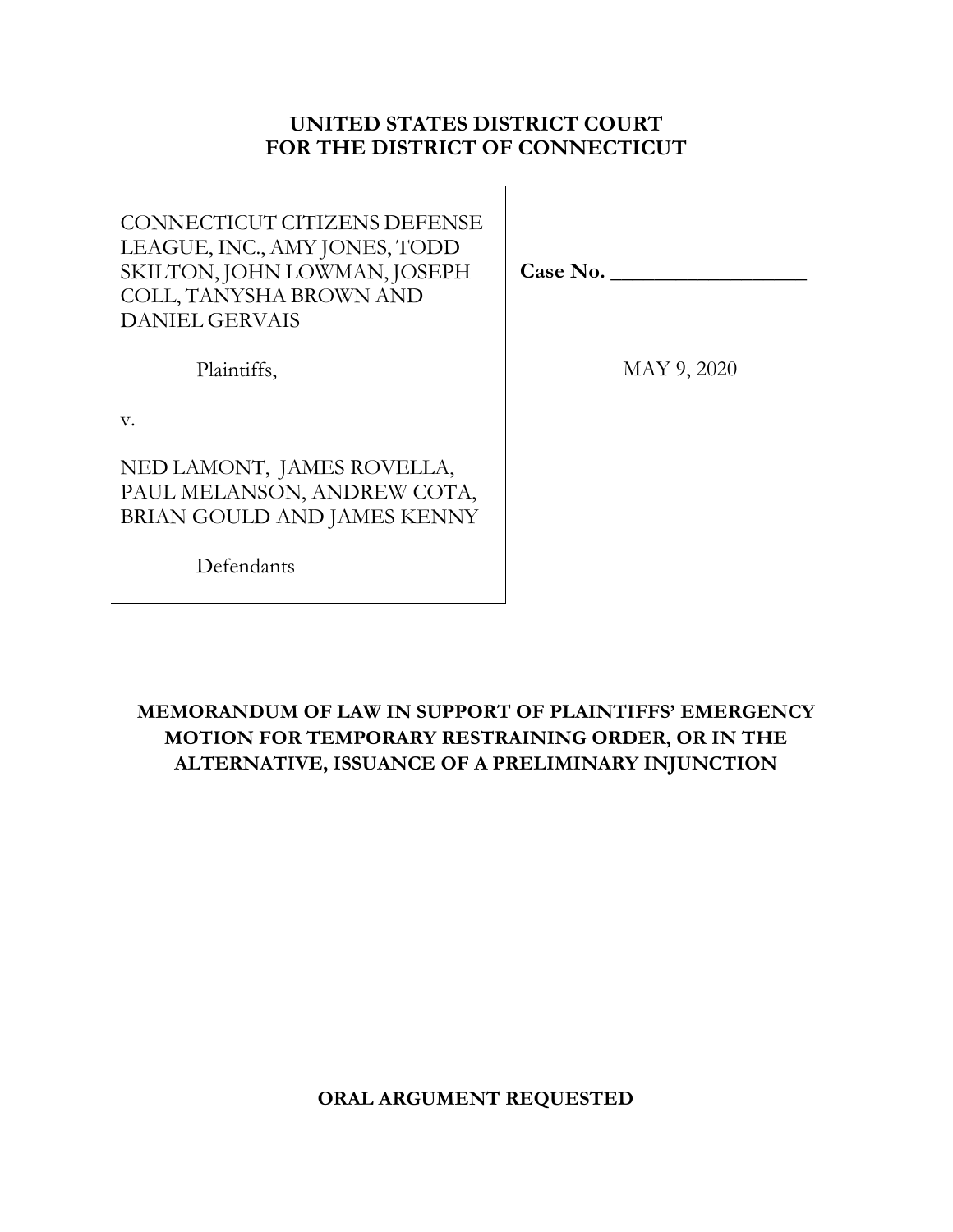#### **TABLE OF CONTENTS** I.

| I.          |                                                                                                                                                                                           |  |
|-------------|-------------------------------------------------------------------------------------------------------------------------------------------------------------------------------------------|--|
| II.         |                                                                                                                                                                                           |  |
| III.        |                                                                                                                                                                                           |  |
| IV.         |                                                                                                                                                                                           |  |
| А.          |                                                                                                                                                                                           |  |
| <b>B.</b>   |                                                                                                                                                                                           |  |
| C.          |                                                                                                                                                                                           |  |
| D.          |                                                                                                                                                                                           |  |
| Ε.          |                                                                                                                                                                                           |  |
| F.          |                                                                                                                                                                                           |  |
| V.          |                                                                                                                                                                                           |  |
| A.          | STANDARDS FOR ISSUING A TEMPORARY RESTRAINING ORDER AND                                                                                                                                   |  |
| <b>B.</b>   |                                                                                                                                                                                           |  |
| $C_{\cdot}$ |                                                                                                                                                                                           |  |
|             | 1.                                                                                                                                                                                        |  |
|             | Defendants' Orders and Enforcement Actions Deny Access To, Deny Exercise Of, and<br>a)<br>Infringe Upon, Fundamental, Individual Rights, Rendering Them Categorically Unconstitutional 18 |  |
|             | The Complete Ban Imposed on the Individual Plaintiffs and CCDL Members Like Them<br>b)                                                                                                    |  |
|             | 2.                                                                                                                                                                                        |  |
|             | a)                                                                                                                                                                                        |  |
|             | b)                                                                                                                                                                                        |  |
| D.          | SERIOUS CONSTITUTIONAL QUESTIONS MAKE THEM FAIR GROUND FOR<br>LITIGATION, PLUS A BALANCE OF THE HARDSHIPS TIP DECIDEDLY IN PLAINTIFFS'                                                    |  |
| VI.         |                                                                                                                                                                                           |  |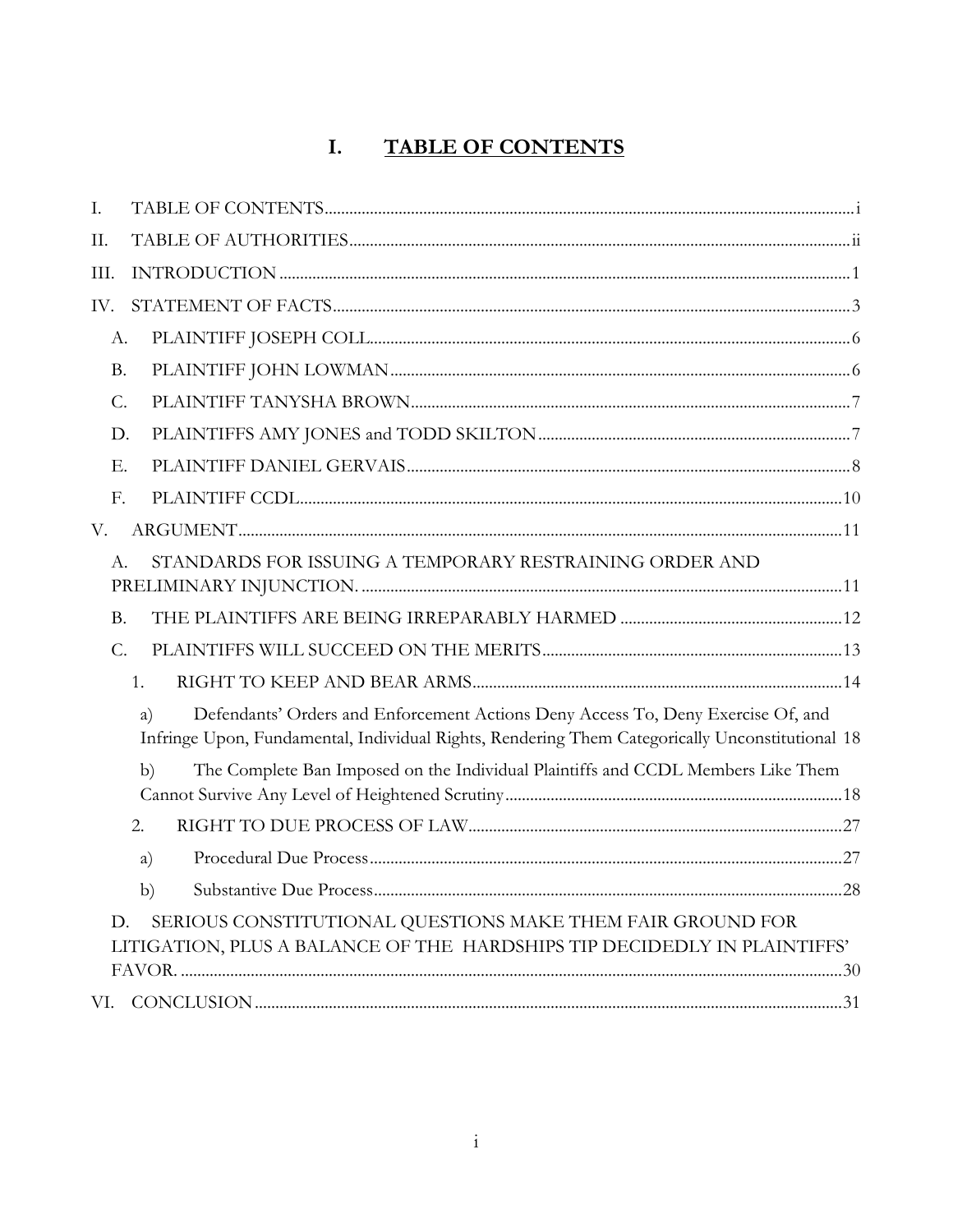# **II. TABLE OF AUTHORITIES**

## **Cases**

| Ass'n of New Jersey Rifle & Pistol Clubs, Inc. v. Attorney Gen. New Jersey, 910 F.3d 106 (3d Cir. 2018) 25 |  |
|------------------------------------------------------------------------------------------------------------|--|
|                                                                                                            |  |
|                                                                                                            |  |
|                                                                                                            |  |
|                                                                                                            |  |
|                                                                                                            |  |
|                                                                                                            |  |
|                                                                                                            |  |
|                                                                                                            |  |
|                                                                                                            |  |
|                                                                                                            |  |
|                                                                                                            |  |
|                                                                                                            |  |
|                                                                                                            |  |
|                                                                                                            |  |
|                                                                                                            |  |
|                                                                                                            |  |
|                                                                                                            |  |
|                                                                                                            |  |
|                                                                                                            |  |
|                                                                                                            |  |
|                                                                                                            |  |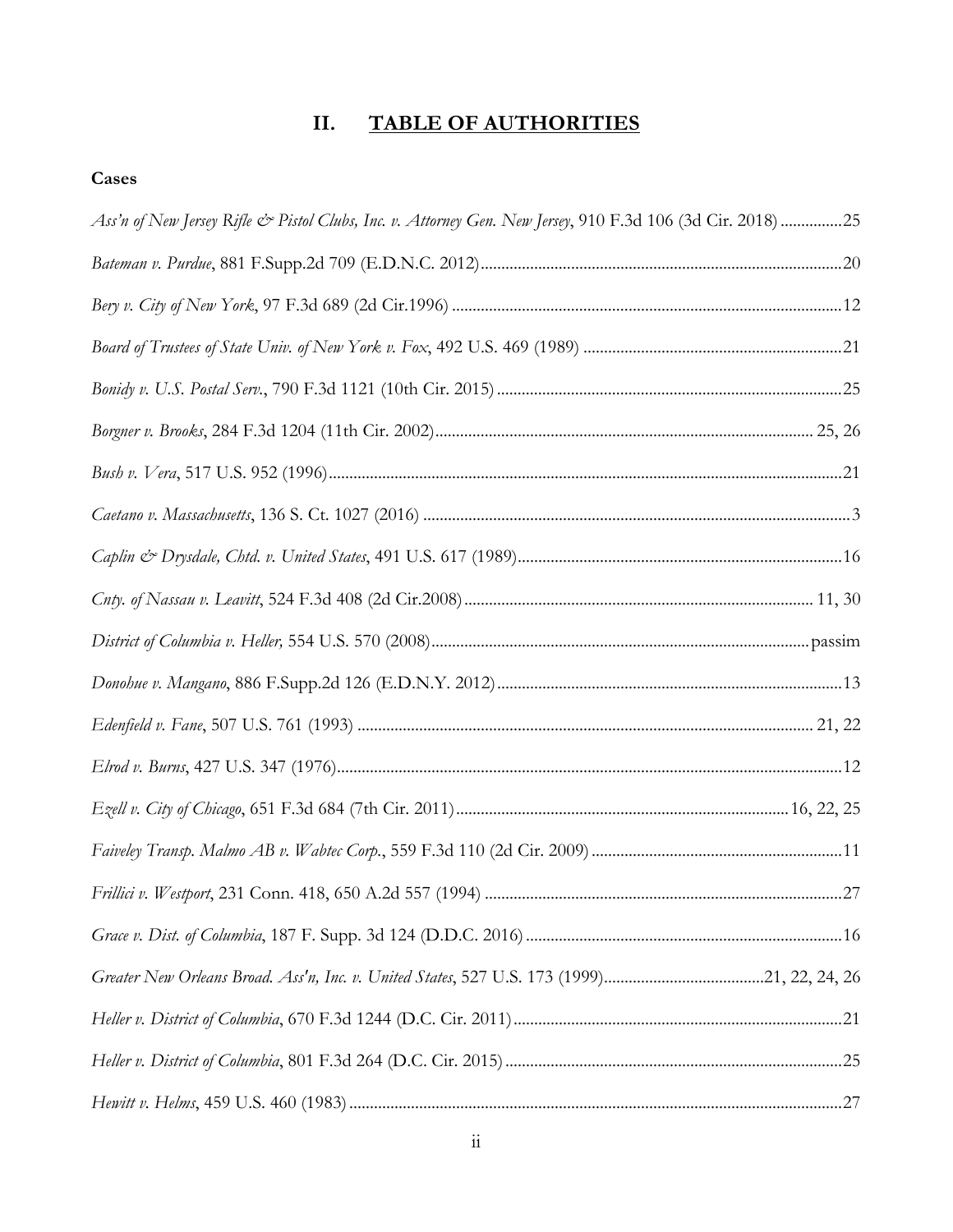| New York State Rifle & Pistol Association, Inc. v. Cuomo, 804 F.3d 242 (2nd Cir. 2015)  19, 21        |  |
|-------------------------------------------------------------------------------------------------------|--|
|                                                                                                       |  |
|                                                                                                       |  |
| Otoe-Missouria Tribe of Indians v. New York State Dep't of Fin. Servs., 769 F.3d 105 (2d Cir. 2014)11 |  |
|                                                                                                       |  |
|                                                                                                       |  |
|                                                                                                       |  |
|                                                                                                       |  |
|                                                                                                       |  |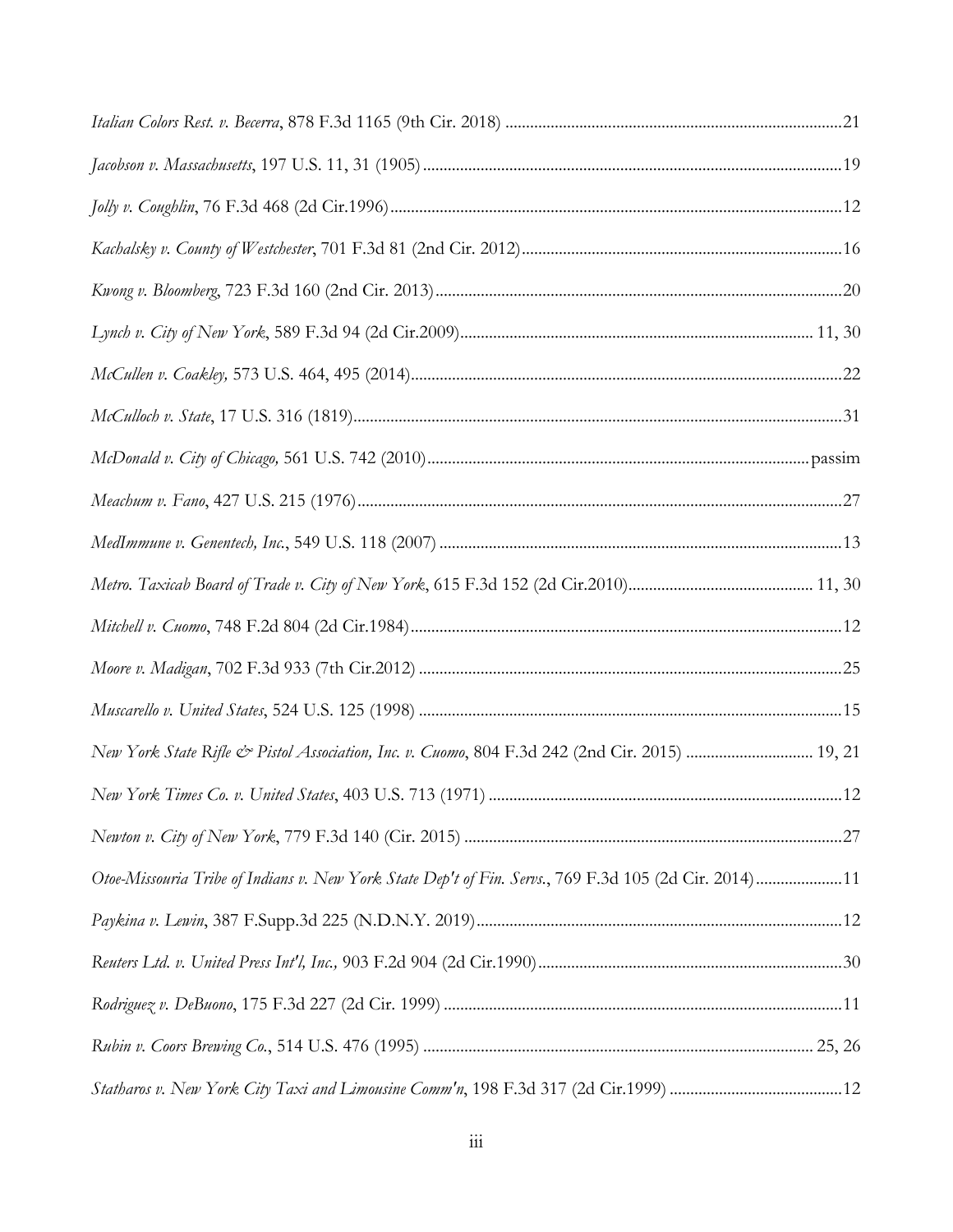## **Statutes**

| $\text{CGS} \ \S \ 29\text{-}28\text{}{\text{}} \ 4,28$                                                                                                                                                                                                                                                                                                                                                                                            |  |
|----------------------------------------------------------------------------------------------------------------------------------------------------------------------------------------------------------------------------------------------------------------------------------------------------------------------------------------------------------------------------------------------------------------------------------------------------|--|
|                                                                                                                                                                                                                                                                                                                                                                                                                                                    |  |
|                                                                                                                                                                                                                                                                                                                                                                                                                                                    |  |
|                                                                                                                                                                                                                                                                                                                                                                                                                                                    |  |
|                                                                                                                                                                                                                                                                                                                                                                                                                                                    |  |
|                                                                                                                                                                                                                                                                                                                                                                                                                                                    |  |
|                                                                                                                                                                                                                                                                                                                                                                                                                                                    |  |
|                                                                                                                                                                                                                                                                                                                                                                                                                                                    |  |
|                                                                                                                                                                                                                                                                                                                                                                                                                                                    |  |
| $\text{CGS} \ \S \ 29\text{-}37 \text{a} \ldots \text{a} \ldots \text{a} \ldots \text{a} \ldots \text{a} \ldots \text{a} \ldots \text{a} \ldots \text{a} \ldots \text{a} \ldots \text{a} \ldots \text{a} \ldots \text{a} \ldots \text{a} \ldots \text{a} \ldots \text{a} \ldots \text{a} \ldots \text{a} \ldots \text{a} \ldots \text{a} \ldots \text{a} \ldots \text{a} \ldots \text{a} \ldots \text{a} \ldots \text{a} \ldots \text{a} \ldots \$ |  |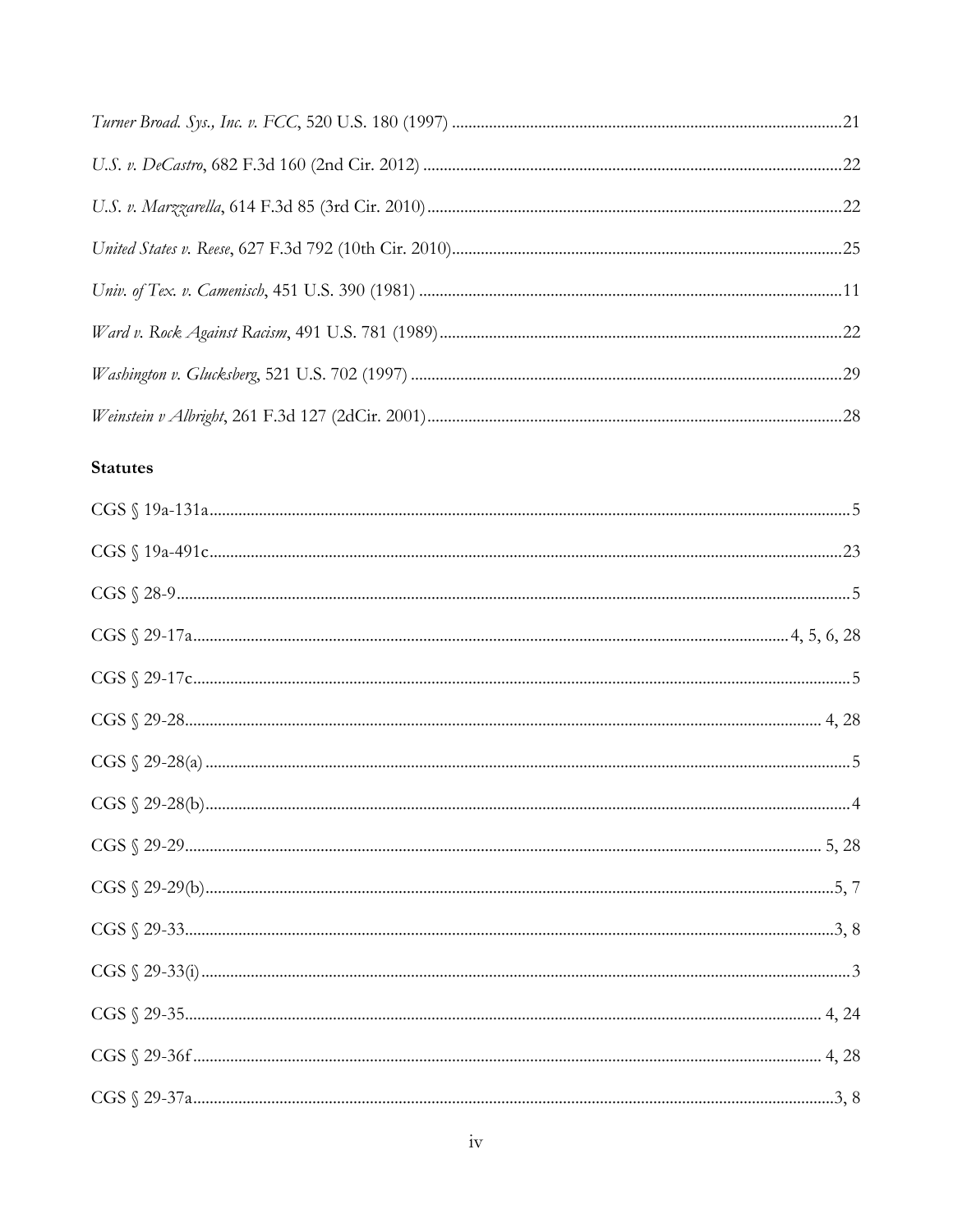| <b>Other Authorities</b> |  |
|--------------------------|--|
|                          |  |
|                          |  |
| <b>Treatises</b>         |  |
|                          |  |
|                          |  |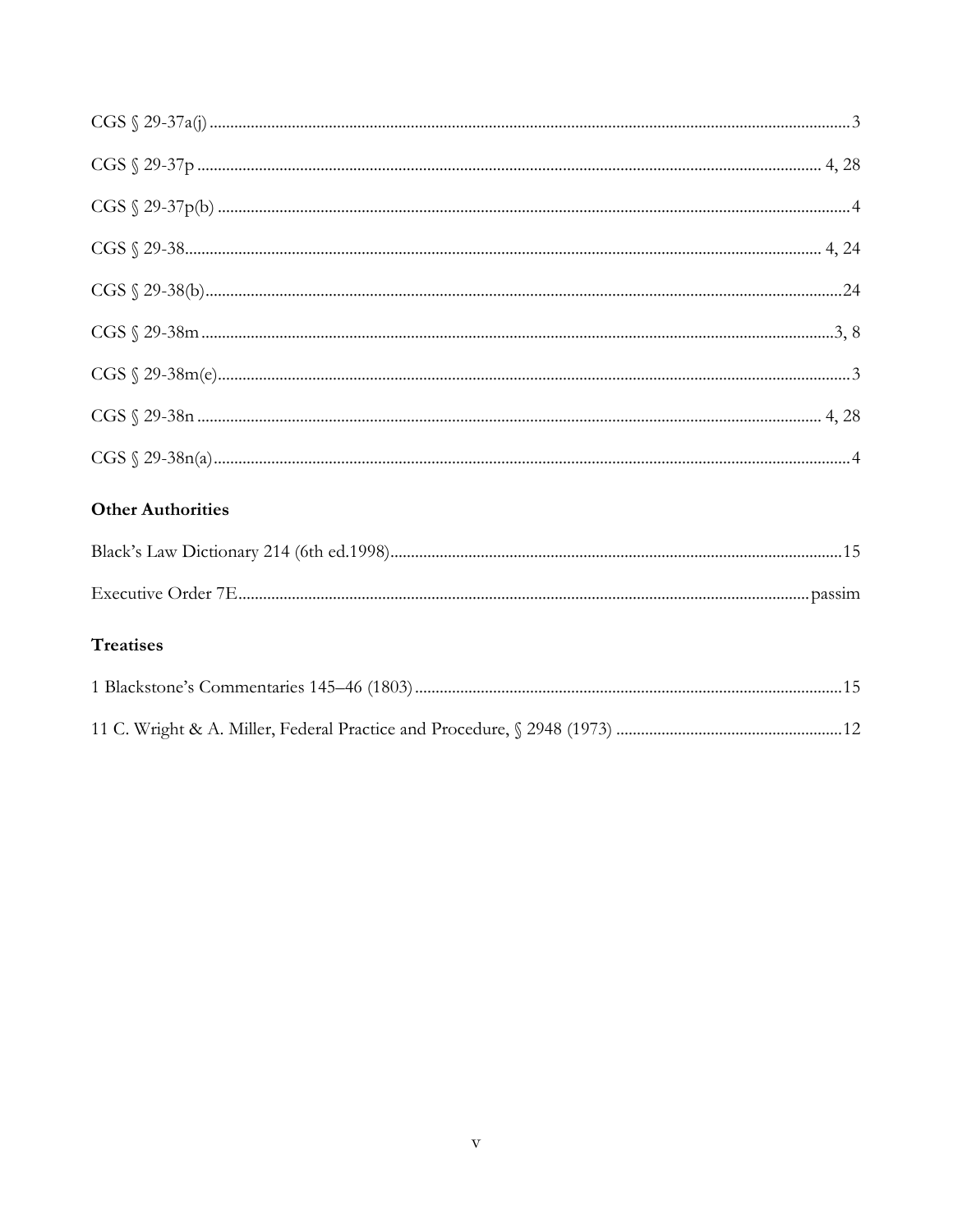#### **III. INTRODUCTION**

 Connecticut has enacted extraordinarily severe restraints on the acquisition and possession of firearms, ammunition and ammunition magazines ("magazines"). The scheme requires, under penalty of criminal sanction, that every person seeking to exercise their Second Amendment right to acquire firearms, ammunition and magazines – with notable preferential exceptions inapplicable to the Plaintiffs and most law abiding Connecticut residents – must, in almost all occasions, first have their fingerprints taken by law enforcement as a threshold step in applying for a State-issued firearms certificate or permit. The State's statutory scheme flips the exercise of Constitutional rights on its head. Rather than allowing people to exercise their right unless they are prohibited from possessing firearms, the State and its law enforcers ban most all law-abiding citizens from obtaining and possessing firearms, ammunition and/or magazines on pain of criminal liability, and then provide a few narrow, limited exceptions – including the possession of a valid State-issued firearms certificate or permit.

 Without providing fingerprints to law enforcement, one cannot obtain a certificate or permit. Without a certificate or permit, one cannot exercise the Constitutional right to keep and bear arms. Under the Defendants' newly-imposed, orders, policies and customs, law abiding Connecticut citizens who do not already possess a State-issued certificate or permit – with notable preferential exceptions – are completely foreclosed and prohibited from accessing even the narrow avenue normally provided for them to exercise their rights. The Defendants' newly-imposed, orders, policies and customs have completely eliminated all legal process for the Plaintiffs and others like them to legally obtain and possess firearms,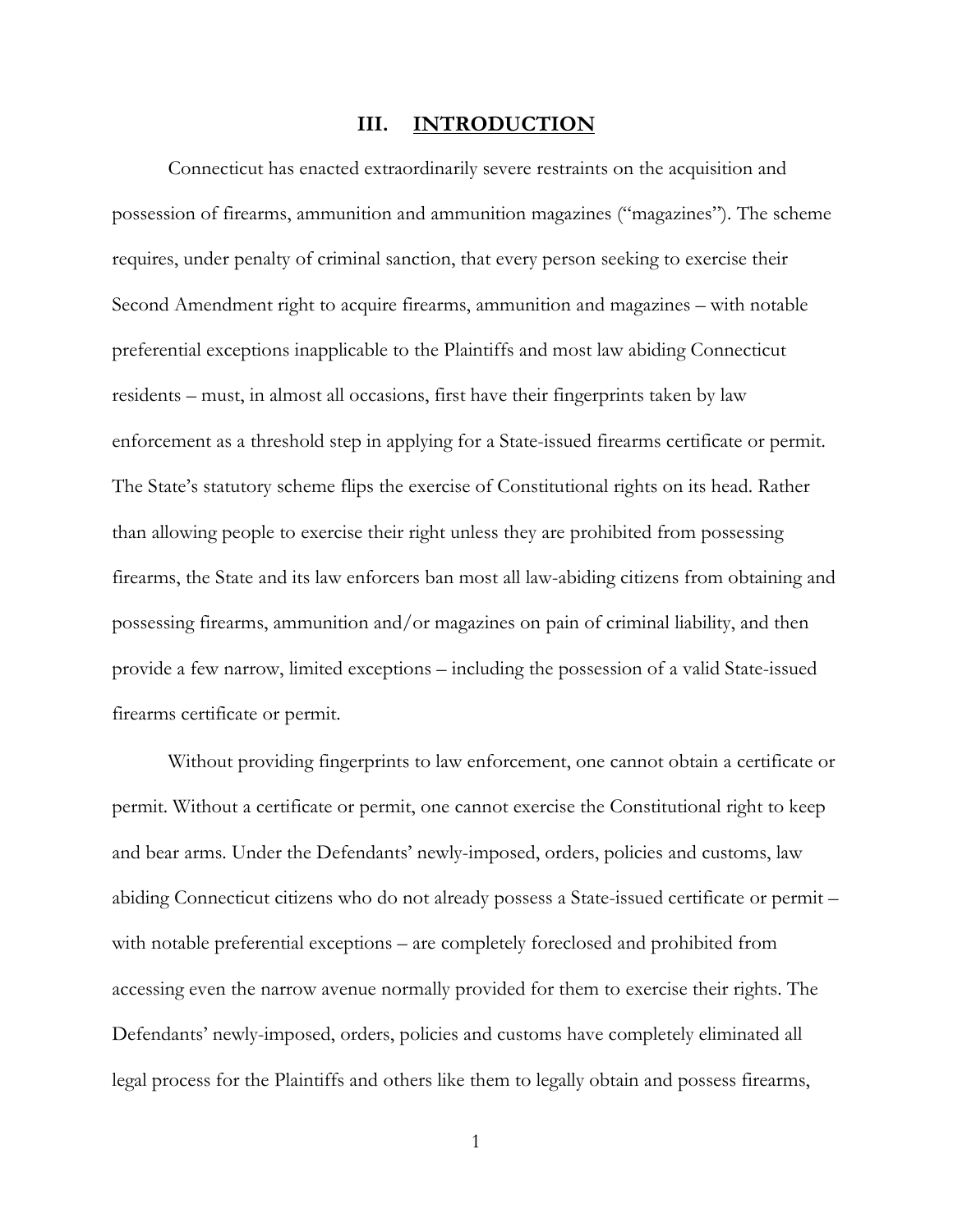ammunition, and magazines, while continuing to allow State-preferred individuals to obtain and possess firearms, ammunition, and magazines without the burden of complying with any such process.

 Plaintiffs Amy Jones, Todd Skilton, John Lowman, Joseph Coll, Tanysha Brown, and Daniel Gervais, ("Individual Plaintiffs"), law-abiding members of their communities and members of Plaintiff Connecticut Citizens Defense League, Inc. ("CCDL"), and similarly situated individuals who are not prohibited from acquiring or possessing firearms under state and federal law, have a fundamental, constitutionally guaranteed right to obtain and possess firearms, ammunition, and/or magazines. But because of Defendants' actions in enacting, interpreting and enforcing certain laws and orders, the Individual Plaintiffs have been completely and illegally prevented from exercising these rights. Because the Defendants have shut down the State's entire firearms and ammunition permitting system, it is now impossible for the Individual Plaintiffs and similarly-situated CCDL members to obtain a State-issued certificate or permit to legally obtain and possess firearms, ammunition and magazines. Because the Defendants' conduct has prevented, and continues to prevent the Plaintiffs and others like them from obtaining and possessing firearms, ammunition and magazines, the Defendants' conduct must be enjoined.

 For the Individual Plaintiffs and other CCDL members like them, the State's regulatory scheme and enforcement of the ban statutes have effectively eliminated the right and ability to keep and bear arms. "If the fundamental right of self-defense does not protect" the Individual Plaintiffs and other CCDL members like them, during these times of societal challenge and unrest, "then the safety of all Americans is left to the mercy of state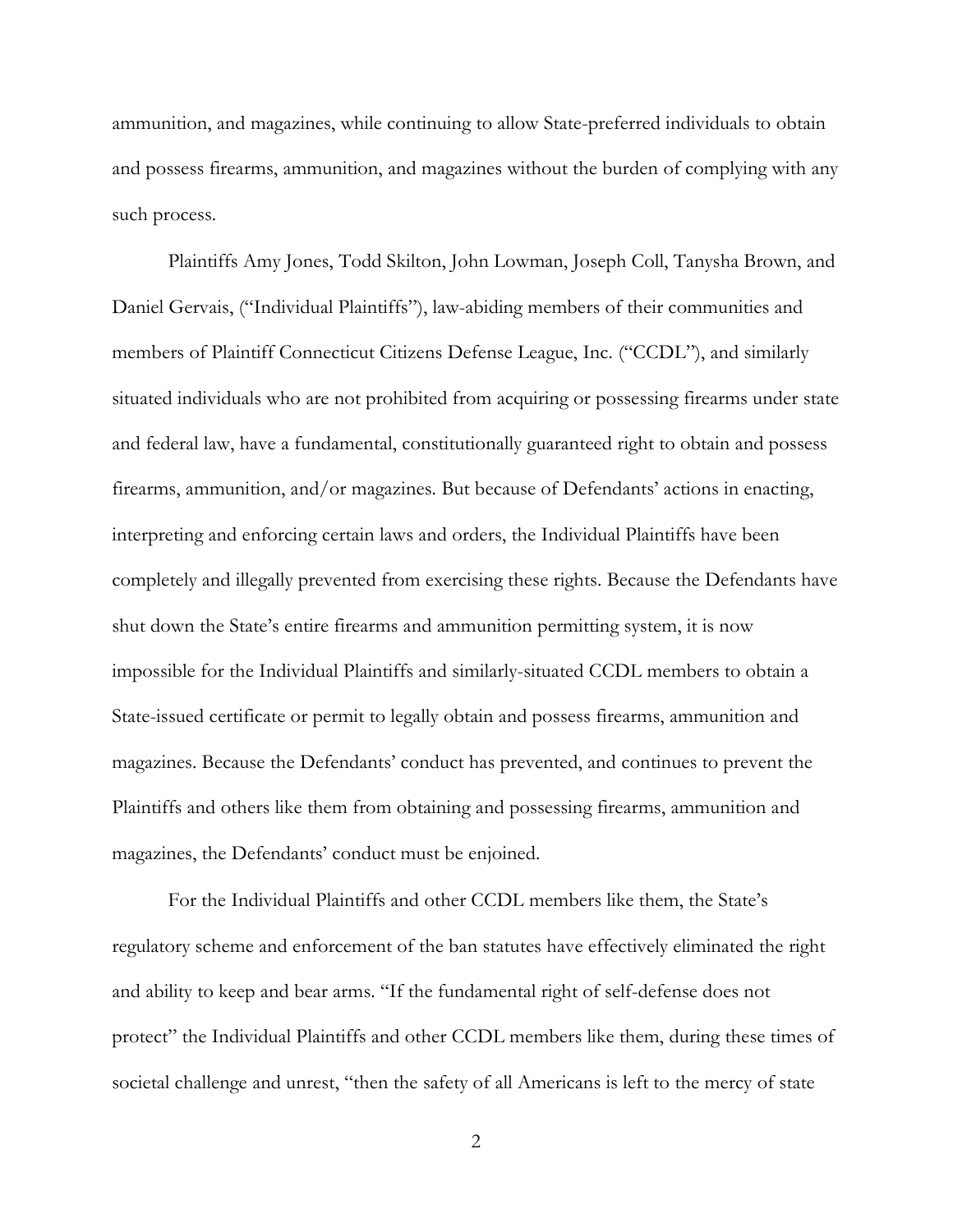authorities who may be more concerned about disarming the people than about keeping them safe." *Caetano v. Massachusetts*, 136 S. Ct. 1027, 1033 (2016) (Alito, J., concurring).

### **IV. STATEMENT OF FACTS**

In Connecticut, barring a statutory exemption, none of which apply here, the transfer of ownership of pistols and revolvers is restricted to only those persons possessing a Stateissued handgun eligibility certificate, or permit to carry pistols and revolvers ("pistol permit"). CGS § 29-33. Transfer of a pistol or revolver to a non-exempted person who does not possess such a certificate or permit is a Class C felony. CGS § 29-33(i). On information and belief, this law is routinely enforced, including against people like the Individual Plaintiffs and other CCDL members like them.

In Connecticut, barring a statutory exemption, none of which apply here, the transfer of ownership of rifles and/or shotguns is restricted to only those persons possessing a Stateissued long gun eligibility certificate, handgun eligibility certificate, or pistol permit. CGS § 29-37a. Transfer of a rifle or shotgun to a non-exempted person who does not possess such a certificate or permit is a Class D felony. CGS § 29-37a(j). On information and belief, this law is routinely enforced, including against people like the Individual Plaintiffs and other CCDL members like them.

In Connecticut, barring a statutory exemption, none of which apply here, the transfer of ownership of ammunition and/or magazines is restricted to those persons possessing a State-issued ammunition certificate, long gun eligibility certificate, handgun eligibility certificate, or pistol permit. CGS § 29-38m. Transfer of ammunition or magazines to a nonexempted person who does not possess such a certificate or permit is a Class D felony. CGS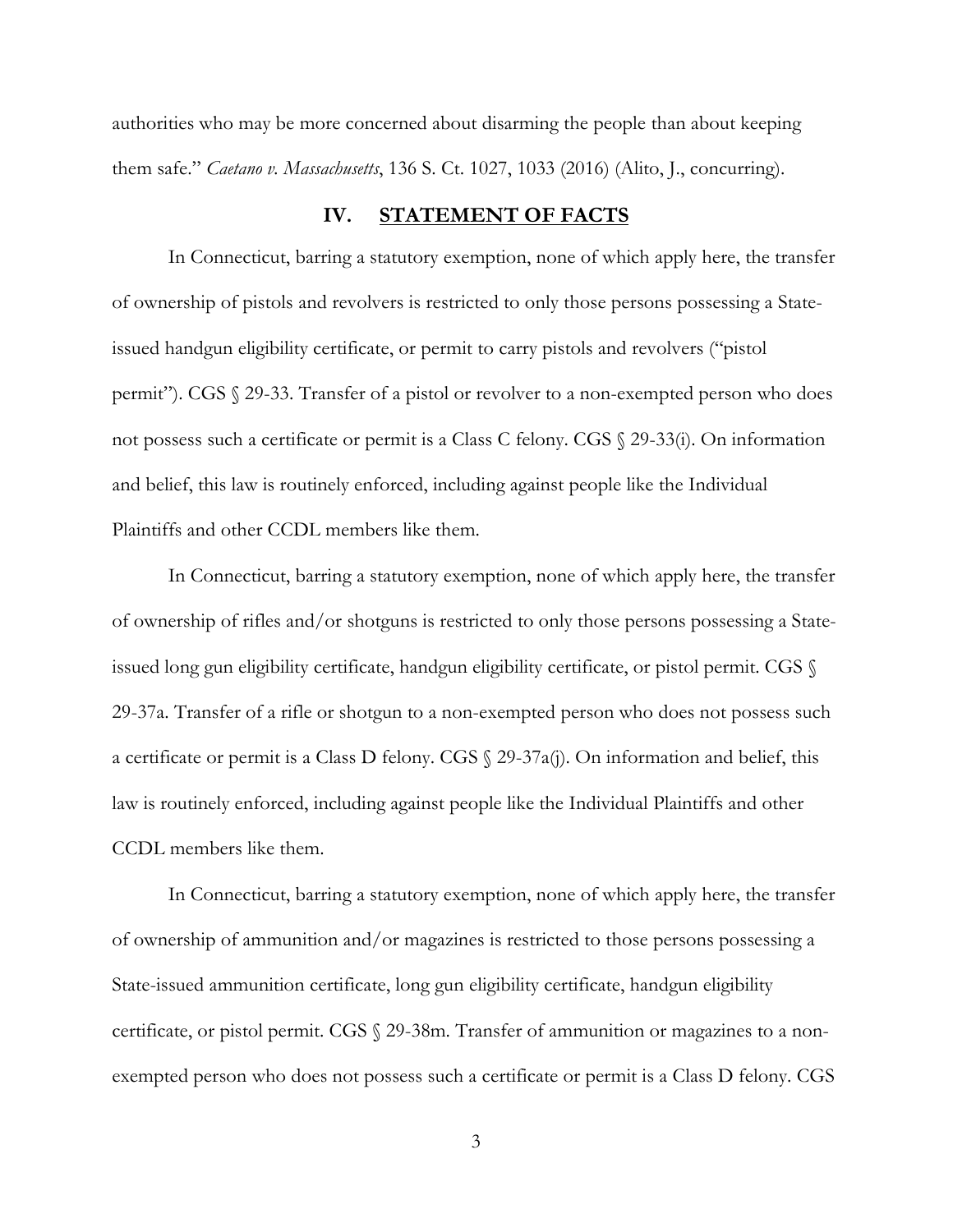§ 29-38m(e). On information and belief, this law is routinely enforced, including against people like the Individual Plaintiffs and other CCDL members like them.

In Connecticut, barring a statutory exemption, none of which apply here, the conduct of carrying a loaded handgun on the person in public – outside the limited boundaries of a person's home, or their place of business – by any person who does not possess a pistol permit is prohibited. CGS § 29-35. The same applies to the transportation of a loaded handgun. *Id.* CGS § 29-38. Both are felonious. On information and belief, this law is routinely enforced, including against people like the Individual Plaintiffs and other CCDL members like them.

Persons convicted of a felony not only face serious criminal penalties, but such conviction would also disqualify them from obtaining a State-issued firearms certificate or permit and from lawfully possessing a firearm, ammunition or magazine. CGS §§ 29-28(b), 29-37p(b), 29-38n(a).

In Connecticut, all State-issued firearms certificates and permits are issued by the Dept. of Emergency Services and Public Protection ("DESPP"). CGS §§ 29-38n, 29-37p, 29-36f, and 29-28. In order to obtain a State-issued firearms certificate or permit, an applicant for such certificate or permit is required to present him/herself for the taking of his/her fingerprints by law enforcement so that law enforcement can perform a criminal background check on the person. CGS § 29-17a.

In Connecticut, as a condition precedent to the issuance of a State-issued pistol permit, the applicant must first obtain a temporary pistol permit from the town or city in which said applicant resides ("local issuing authority"). CGS  $\$ 29-28(b).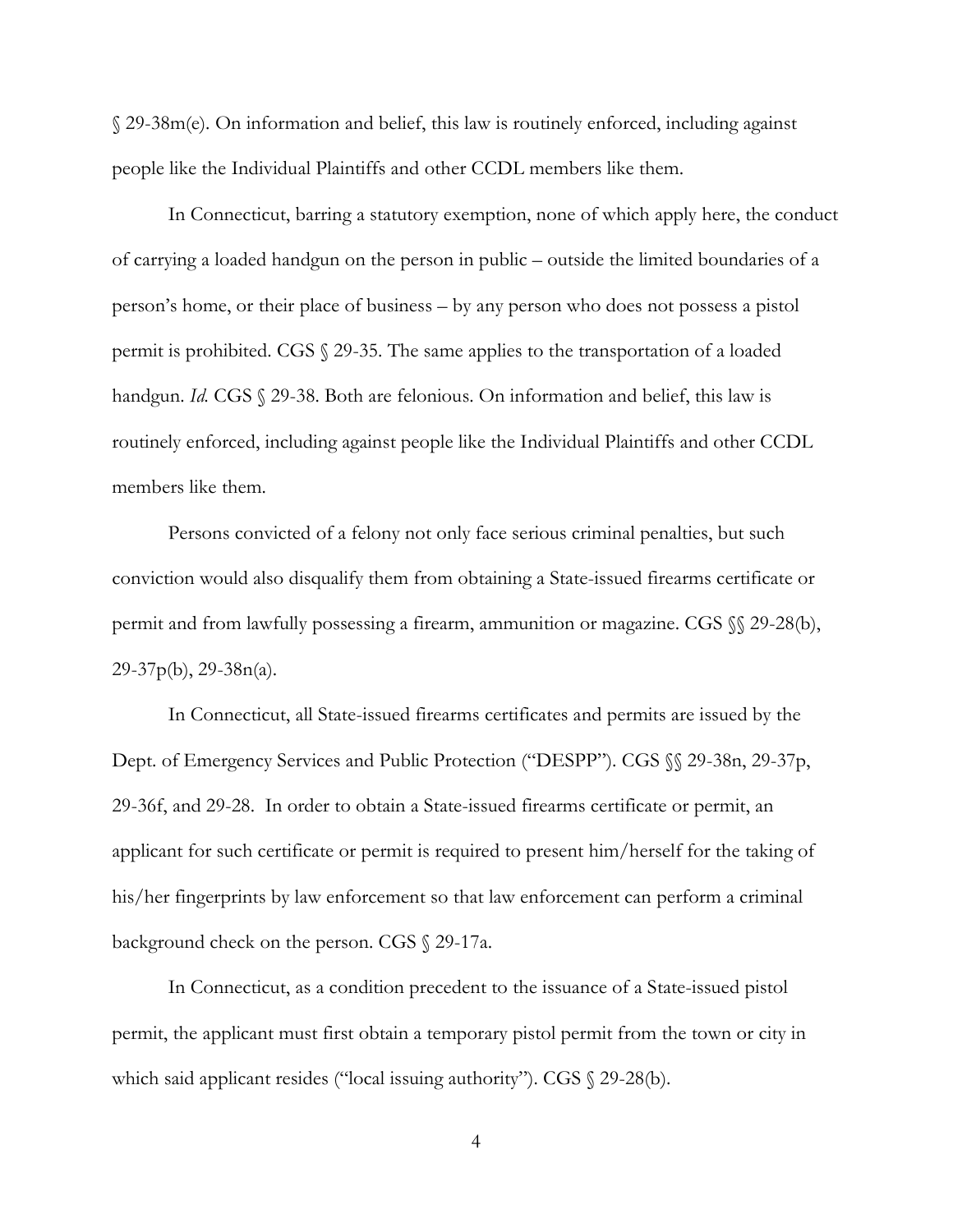In Connecticut, a person seeking to obtain a temporary pistol permit must submit his/her application to their local issuing authority. CGS § 29-28(a). As a part of the application process, the applicant is required to submit (as with other state firearms certificates and permits) him/herself in person for the purposes of having his/her finger prints taken for the CGS § 29-17a criminal background check. CGS § 29-29.

In Connecticut, one who has previously had their fingerprints taken for an official purpose (e.g., school teachers and security guards) are exempted from submitting their fingerprints in conjunction with an application for a pistol permit if the identity of the applicant is reasonably ascertained by law enforcement. CGS § 29-29(b).

In Connecticut, state and local law enforcement is prohibited from refusing to take the fingerprints of an applicant for a firearms certificate or permit. CGS § 29-17c.

Under Connecticut's statutory scheme, law-abiding citizens are compelled by state law to ask the State for permission to exercise their constitutionally guaranteed rights.

On March 10, 2020, in response to the outbreak of the Coronavirus (aka COVID-19), Defendant Lamont declared Public Health and Civil Preparedness Emergencies pursuant to CGS §§ 19a-131a and 28-9. Attached as **Exhibit A**.

On March 17, 2020, ostensibly relying upon the statutory powers granted to him by his own declaration of Public Health and Civil Preparedness Emergencies, Defendant Lamont issued Executive Order 7E which, among other things suspended the statutory requirement that state and local law enforcement is prohibited from refusing to take the fingerprints of an applicant for a firearms certificate or permit. Attached as **Exhibit B.**

Pursuant to Defendant Lamont's Executive Order 7E, DESPP and local issuing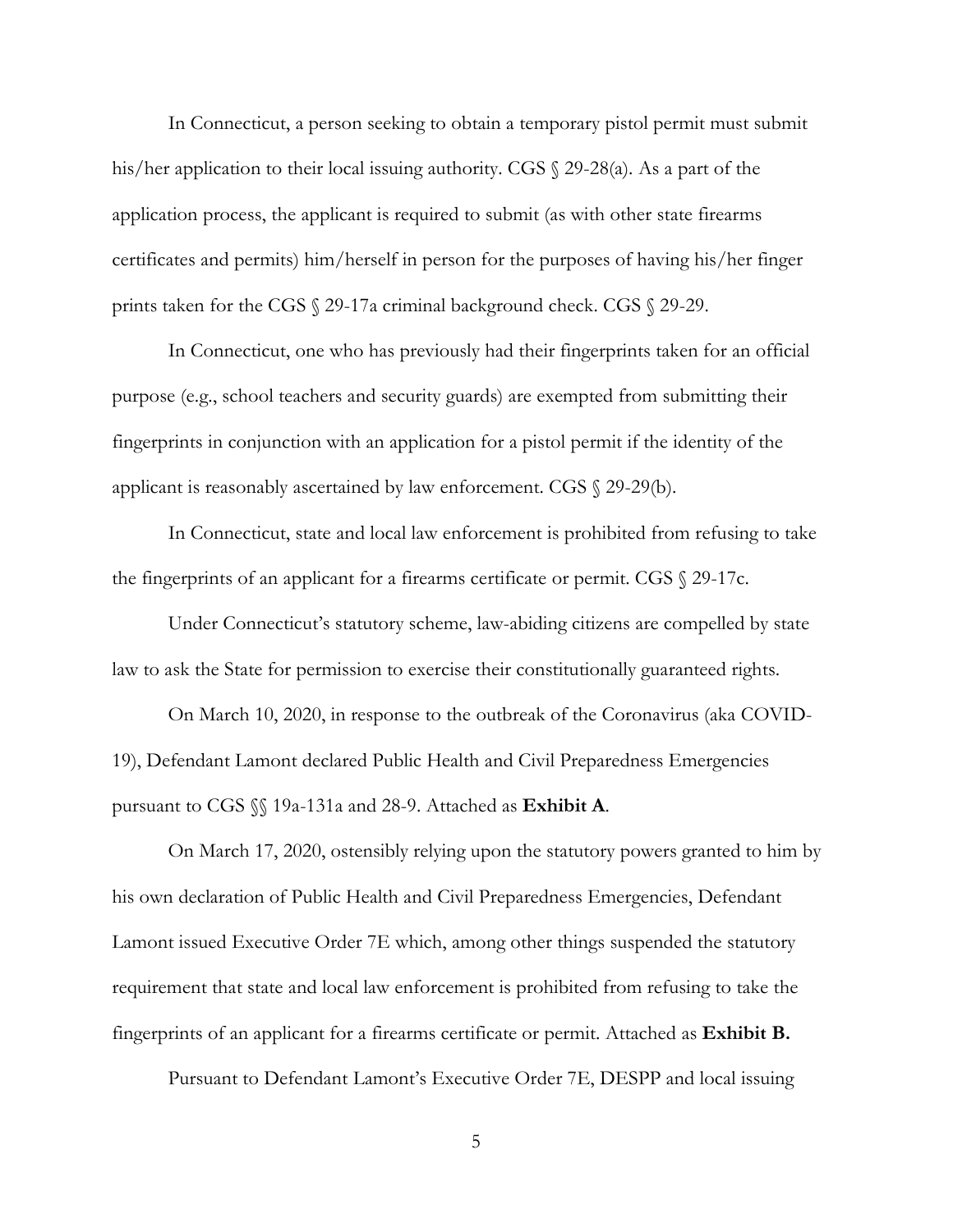authorities throughout the State, including the Farmington Police Department, Ansonia Police Department, Bristol Police Department, and Vernon Police Department (hereafter, the "Local Departments") made the conscious choice to stop taking fingerprints from, and processing the applications of, firearms certificate and permit applicants.

Upon information and belief, pursuant to Defendant Lamont's Executive Order 7E, DESPP and local issuing authorities throughout the State, including the Local Departments stopped processing applications for firearms certificates and permits.

### **A. PLAINTIFF JOSEPH COLL**

On March 17, 2020, having completed his statutorily required firearms training, and wanting to apply for a pistol permit, Plaintiff Coll appeared at the Vernon Police Department to submit his application for a State-issued pistol permit, at which time Plaintiff Coll was informed that the Vernon Police Department had suspended the taking of fingerprints for pistol permits. *See* Decl. of Joseph Coll ("Coll Decl.") ¶¶ 5-6. In violation of CGS 29-17a, the Vernon Police Department refused to take Plaintiff Coll's fingerprints.

#### **B. PLAINTIFF JOHN LOWMAN**

On April 13, 2020, Plaintiff Lowman having completed his statutorily required firearms training, and wanting to apply for a pistol permit, contacted the Ansonia Police Department for the purposes of having his fingerprints taken to submit with his application. *See* Decl. of John Lowman ("Lowman Decl.") ¶ 6. On April 13, 2020, Plaintiff Lowman was informed by a representative of the Ansonia Police Department that, pursuant to Governor Lamont's Executive Order 7E, it was not taking fingerprints, and therefore it would not accept Plaintiff Lowman's application for a pistol permit. *Id.* at ¶ 7.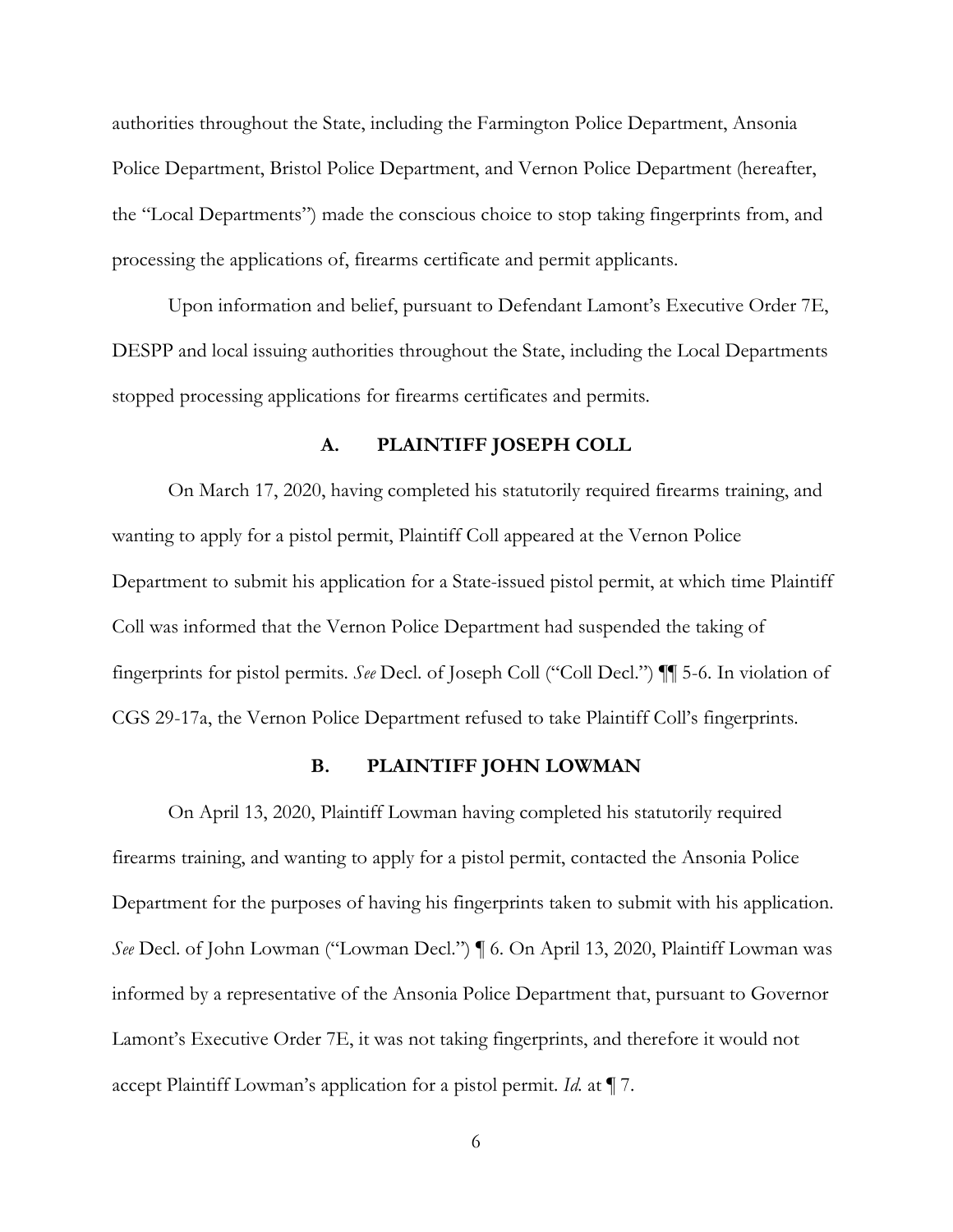#### **C. PLAINTIFF TANYSHA BROWN**

On or about April 15, 2020, Plaintiff Brown, having completed her statutorily required firearms training and wanting to apply for a pistol permit, contacted the Bristol Police Department for the purposes of having her fingerprints taken to submit with her application. *See* Decl. of Tanysha Brown ("Brown Decl.") ¶ 5. On or about April 15, 2020, when Plaintiff Brown contacted the Bristol Police Department for the purposes of arranging for the taking of her fingerprints, a representative of the Bristol Police Department informed Plaintiff Brown that, due to the issuance of Governor Lamont's Executive Order 7E, the Bristol Police Department had suspending the taking of fingerprints for that purpose, and therefore would not accept Plaintiff Brown's application for a pistol permit. *Id.* at ¶ 6. Plaintiff Brown had previously been employed as a security guard for Webster Bank. *Id.* at ¶ 7. During the application process to be employed as a security guard, Plaintiff Brown was fingerprinted for the purposes of a criminal background check. *Id.* Pursuant to CGS § 29- 29(b) Plaintiff Brown is not required to re-submit fingerprints for her pistol permit application. Nonetheless, the Bristol Police Department refused to accept her application. *Id.*

#### **D. PLAINTIFFS AMY JONES and TODD SKILTON**

On April 20, 2020, Plaintiffs Jones and Skilton had completed their statutorily required firearms training, and wanted to apply for respective pistol permit(s). *See* Decl. of Amy Jones ("Jones Decl.") ¶ 6; Decl. of Todd Skilton ("Skilton Decl.") ¶ 5. On April 20, 2020, Plaintiff Jones contacted the Farmington Police Department on behalf of herself and Plaintiff Skilton, for the purposes of arranging to have their fingerprints taken to submit their respective application(s) for a pistol permit. Jones Decl. ¶ 7; Skilton Decl. ¶ 6. On April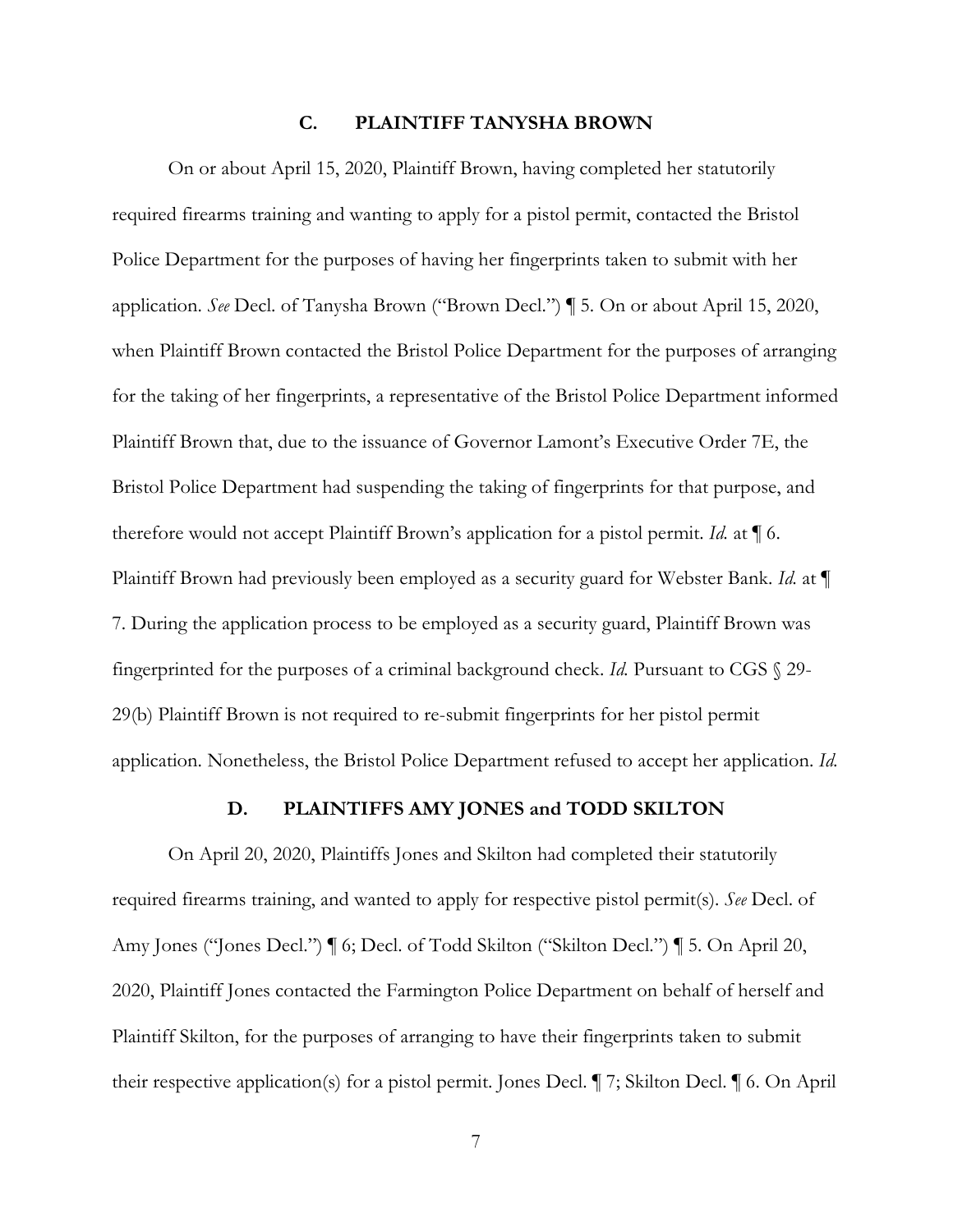20, 2020, a representative of the Farmington Police Department informed Plaintiff Jones that it had suspended the taking of fingerprints for the purposes submitting pistol permit applications, and therefore that she and Plaintiff Skilton could not submit their respective application(s). Jones Decl. ¶ 8; Skilton Decl. ¶ 7.

### **E. PLAINTIFF DANIEL GERVAIS**

Prior to April 20, 2020, Plaintiff Gervais had completed his statutorily required firearms training, paid the required fees, had his fingerprints taken, and submitted his application for a pistol permit to the Resident State Trooper for Jewett City – his local law enforcement charged with accepting applications for pistol permits. *See* Decl. of Daniel Gervais ("Gervais Decl.") ¶ 5. On April 22, 2020, the Resident State Trooper for Jewett City having reviewed the information submitted, issued Plaintiff Gervais a temporary pistol permit. *Id.* at ¶ 6. A temporary pistol permit does not give the holder the legal right to purchase firearms, ammunition, or magazines. *See* CGS § 29-33 (handguns); CGS § 29-37a (long guns); CGS § 29-38m (ammunition and magazines). On or about April 22, 2020, Plaintiff Gervais inquired of the state police as to completing the process for obtaining his State-issued pistol permit, which is, on all occasions, effectuated by the state police. Gervais Decl. ¶ 7. However, on said date, a representative of the state police informed him that the state police was not processing new pistol permit applications or issuing new pistol permits (even though fingerprints are not required at this stage of the process). *Id.* The failure and/or refusal of state law enforcement to process Plaintiff Gervais's pistol permit application or issue him a State-issued pistol permit has effectively stopped the only process by which he can legally get a certificate or permit to obtain and/or carry (as applicable) firearms,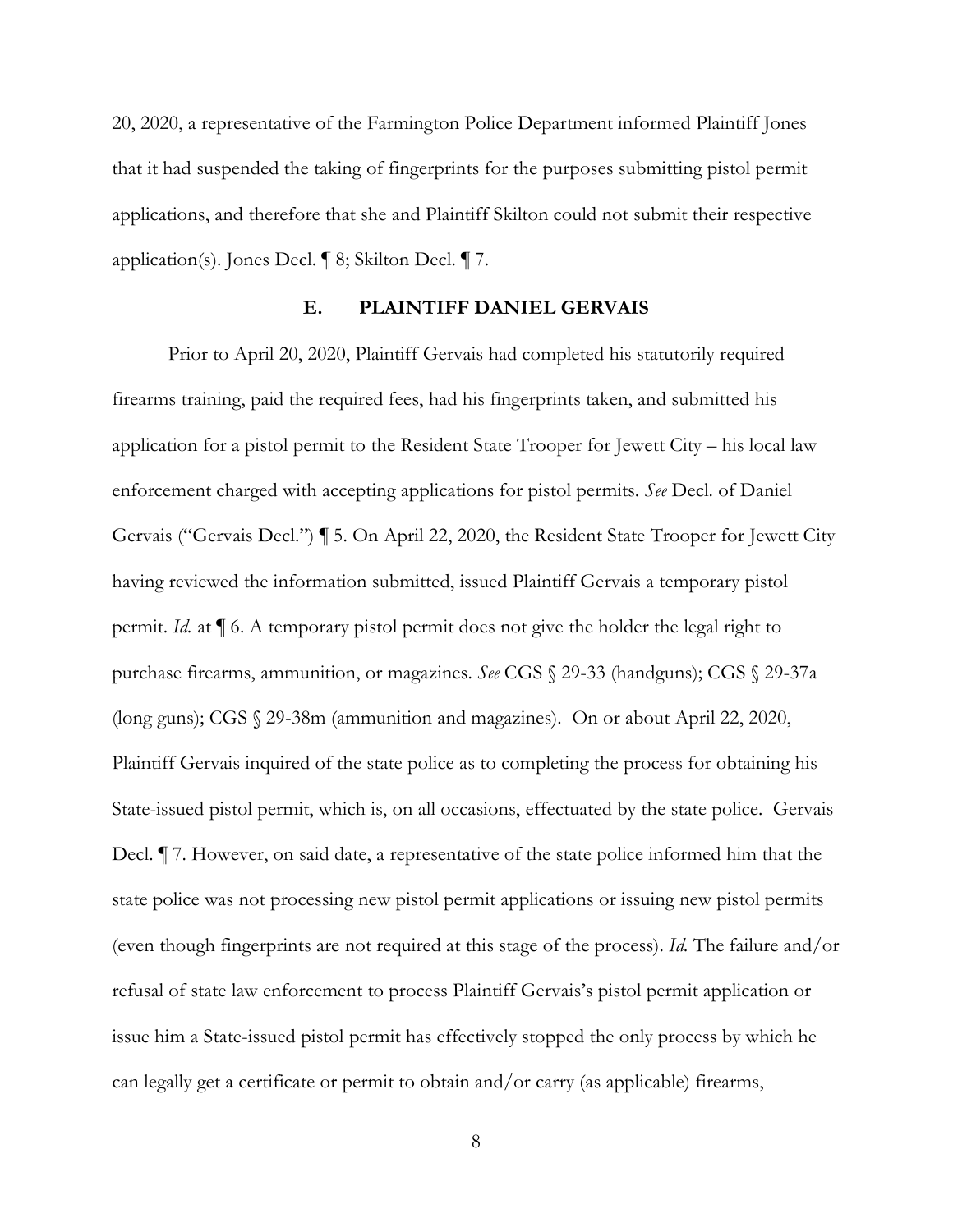ammunition, and/or magazines throughout the State. *Id.* ¶ 11.

The failure and/or refusal of local and state law enforcement, including the Defendants, to take fingerprints of applicants like Plaintiffs Jones, Skilton, Lowman, and similarly situated CCDL members, the failure of local law enforcement to accept the applications of Plaintiffs Coll and Brown (who are not required to be fingerprinted) and similarly situated CCDL members, and the failure and/or refusal of state law enforcement to process the applications of Plaintiff Gervais and similarly situated CCDL members, has effectively eliminated the only process by which Connecticut residents without a State-issued firearms certificate or permit can obtain a certificate or permit required by state law to obtain and possess firearms, ammunition, and/or magazines in the State.

Although the Defendants have blocked every avenue for Plaintiffs Jones, Skilton, Lowman, Brown and Coll, and similarly situated CCDL members to have their fingerprints taken to obtain a firearms certificate or permit, upon information and belief, DESPP and the Local Departments are continuing to take fingerprints of arrestees and applicants for purposes unrelated to issuing firearms certificates and permits.

Although the state law enforcement has blocked every avenue for Plaintiff Gervais and similarly situated CCDL members to obtain a State-issued firearms certificate or permit needed to legally obtain and possess firearms, ammunition, and/or magazines, upon information and belief, DESPP and the Local Departments are continuing to process applications for purposes unrelated to issuing firearms certificates and permits.

Although the Defendants have blocked every avenue for the Plaintiffs to obtain a firearms certificate or permit needed to legally obtain and possess firearms, ammunition,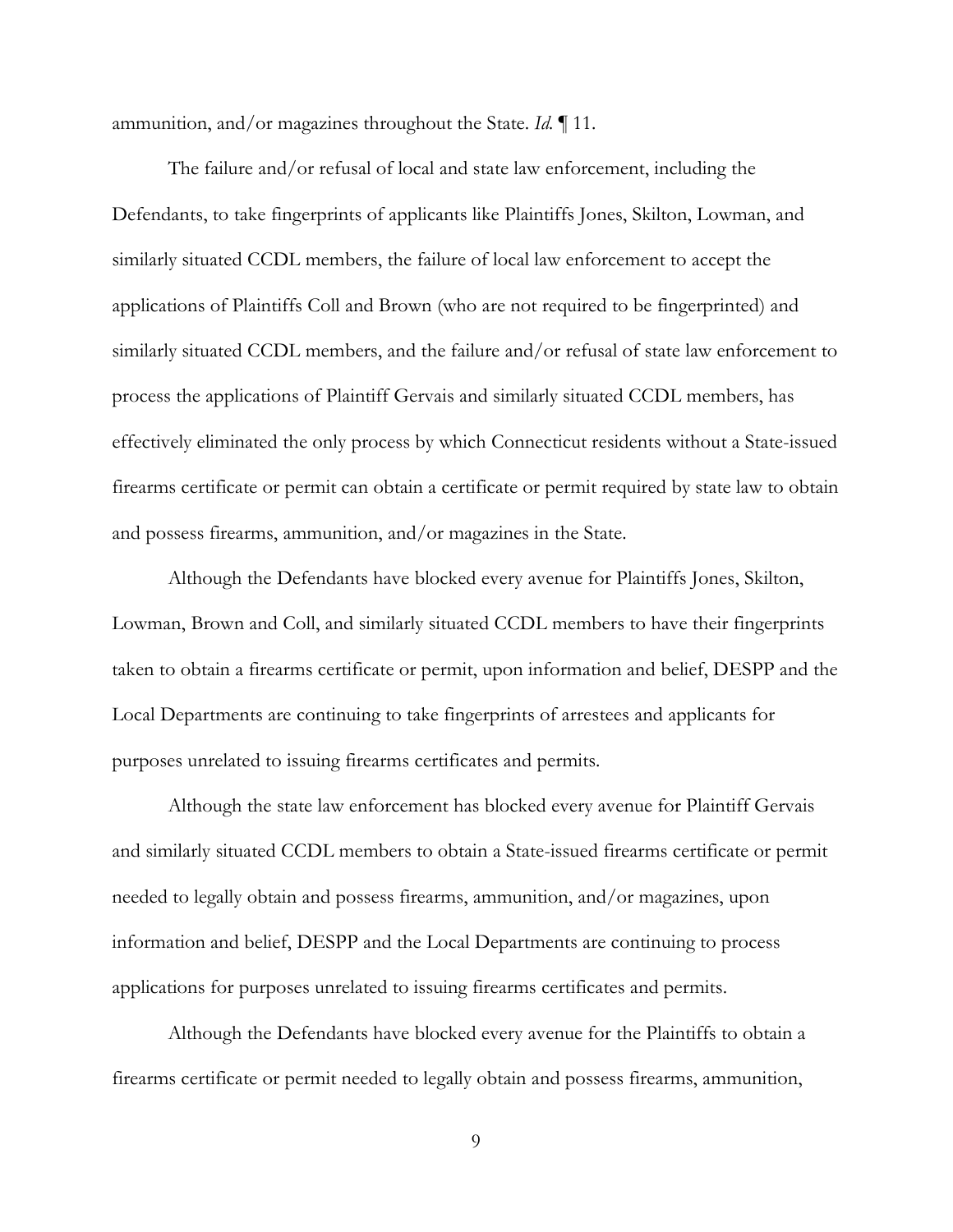and/or magazines, the Defendants continue to allow many categories of governmentfavored individuals who are statutorily exempt from the State's firearms permitting laws to freely obtain and possess firearms, ammunition, and/or magazines without having their fingerprints taken, submitting any application, passing a background check, or paying any application or licensing fees, or otherwise asking the State for permission to exercise their constitutionally guaranteed rights.

 The Individual Plaintiffs can and would exercise their right to obtain and possess firearms, ammunition and magazines, but for the reasonable fear and imminent risk of arrest and criminal prosecution under the State's laws, policies, orders, practices, customs, and enforcement actions imposing criminal sanctions for doing so without the State-issued certificate or permit that the Defendant's orders prevent them from acquiring. *See* Coll Decl." ¶ 10; Lowman Decl. ¶ 10; Brown Decl. ¶ 10; Jones Decl. ¶ 11; Skilton Decl. ¶ 10; Gervais Decl. ¶ 10. The Individual Plaintiffs are members of Plaintiff CCDL. *See* Decl. of Holly Sullivan ("Sullivan Decl.") ¶ 5.

#### **F. PLAINTIFF CCDL**

 In addition to the Individual Plaintiffs, Plaintiff CCDL is itself damaged by the Defendants laws, orders, and practices, which caused and continue to cause it to divert and expend resources. Sullivan Decl. ¶ 12. And beyond its own direct damages, this institutional plaintiff has members and supporters who are affected by Defendants' laws, orders, and enforcement policies, practices, and customs. *Id.* ¶ 10. All Plaintiffs accordingly seek this necessary relief, including an Order enjoining the Defendants' conduct.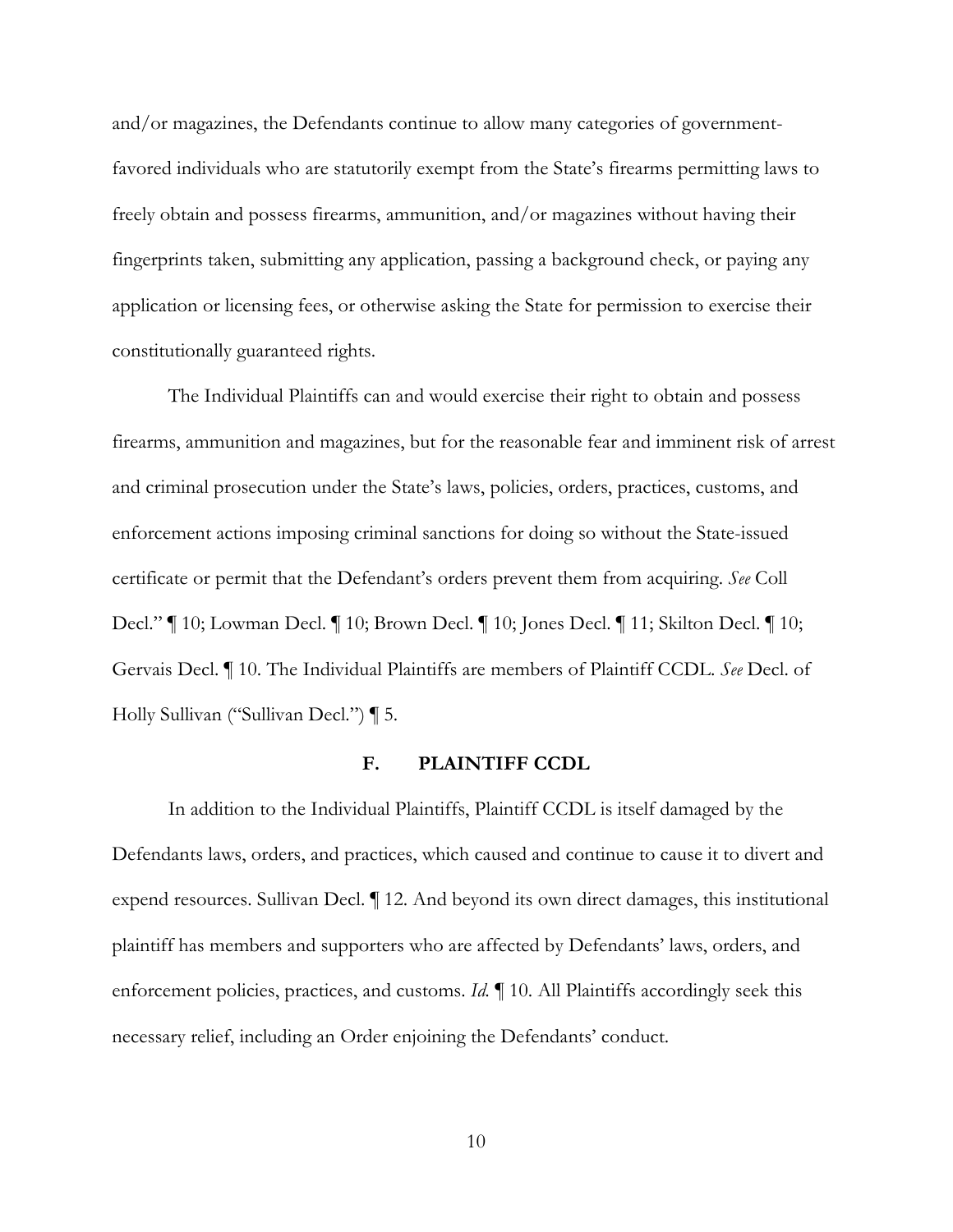#### **V. ARGUMENT**

## **A. STANDARDS FOR ISSUING A TEMPORARY RESTRAINING ORDER AND PRELIMINARY INJUNCTION**

"In the Second Circuit, a single standard is used to evaluate a request for preliminary injunction and an application for temporary restraining order. For either type of relief, Plaintiff must demonstrate that he will suffer irreparable harm if the relief is not granted and meet "one of two related standards: either (a) a likelihood of success on the merits, or (b) sufficiently serious questions going to the merits of its claim to make them fair ground for litigation, plus a balance of the hardships tipping decidedly in favor of the moving party.") *Otoe-Missouria Tribe of Indians v. New York State Dep't of Fin. Servs.*, 769 F.3d 105, 110 (2d Cir. 2014) (citations and internal quotation marks omitted). Generally, the purpose of a preliminary injunction is to preserve the status of the parties until a determination on the merits of the plaintiffs' claims can be made. *Univ. of Tex. v. Camenisch*, 451 U.S. 390, 395(1981). However, "[w]hen, as here, the moving party seeks a preliminary injunction that will affect government action taken in the public interest pursuant to a statutory or regulatory scheme, the injunction should be granted only if the moving party meets the more rigorous likelihood-of-success standard." *Metro. Taxicab Board of Trade v. City of New York*, 615 F.3d 152, 156 (2d Cir.2010) (quoting *Cnty. of Nassau v. Leavitt*, 524 F.3d 408, 414 (2d Cir.2008); *Lynch v. City of New York*, 589 F.3d 94, 98 (2d Cir.2009).) A showing of irreparable harm is "the single most important prerequisite for the issuance of a preliminary injunction." *Faiveley Transp. Malmo AB v. Wabtec Corp.*, 559 F.3d 110, 118 (2d Cir. 2009) (quoting *Rodriguez v. DeBuono*, 175 F.3d 227, 234 (2d Cir. 1999)). Here, the Plaintiffs clearly show irreparable harm, and meet the more rigorous likelihood-of-success standard.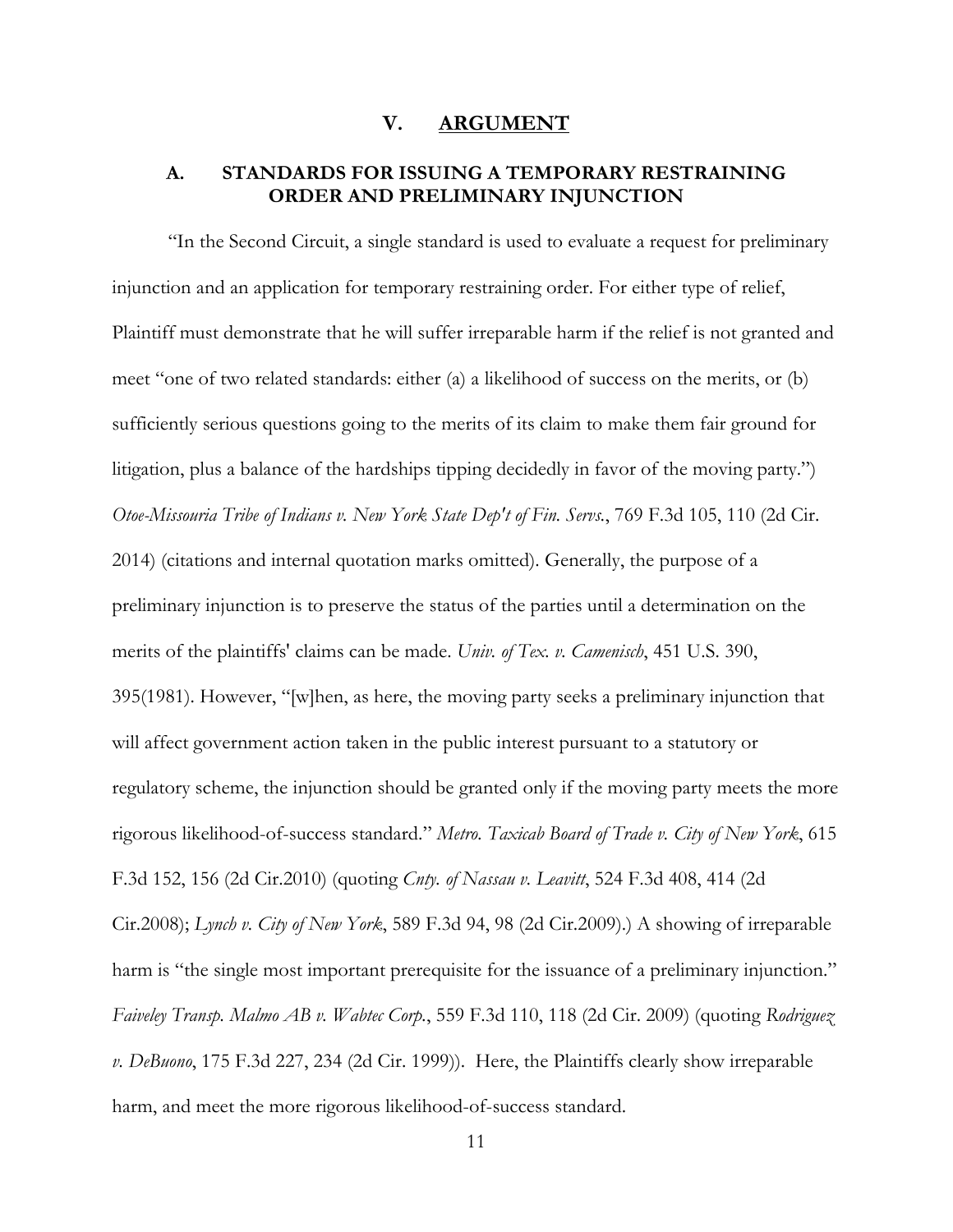#### **B. THE PLAINTIFFS ARE BEING IRREPARABLY HARMED**

Plaintiffs strongly demonstrate the important factor of irreparable harm. The deprivation of constitutionally protected individual liberty, even temporarily, constitutes irreparable injury. "[A]s a general matter, there is a presumption of irreparable harm when there is an alleged deprivation of constitutional rights." *Paykina v. Lewin*, 387 F.Supp.3d 225, 241 (N.D.N.Y. 2019); *see, e.g., Elrod v. Burns*, 427 U.S. 347, 373(1976) ("The loss of First Amendment freedoms, for even minimal periods of time, unquestionably constitutes irreparable injury.") (citing *New York Times Co. v. United States*, 403 U.S. 713, 91 (1971)). "Because plaintiffs allege deprivation of a constitutional right, no separate showing of irreparable harm is necessary." *Statharos v. New York City Taxi and Limousine Comm'n*, 198 F.3d 317, 322 (2d Cir.1999) (citing *Bery v. City of New York*, 97 F.3d 689, 694 (2d Cir.1996)); *Mitchell v. Cuomo*, 748 F.2d 804, 806 (2d Cir.1984) ("When an alleged deprivation of a constitutional right is involved, most courts hold that no further showing of irreparable injury is necessary." )(citing 11 C. Wright & A. Miller, Federal Practice and Procedure, § 2948, at 440 (1973)); see also *Jolly v. Coughlin*, 76 F.3d 468, 482 (2d Cir.1996) ("The district court ... properly relied on the presumption of irreparable injury that flows from a violation of constitutional rights.").

Here, the injury is clear, palpable, and irreparable, and will continue to be so long as the Defendants are allowed to threaten enforcement of the State's ban scheme upon the Individual Plaintiffs and others like them, while completely barring the Individual Plaintiffs all lawful process to even apply for a certificate or permit to obtain and possess firearms, ammunition, and magazines. The Individual Plaintiffs, similarly situated members and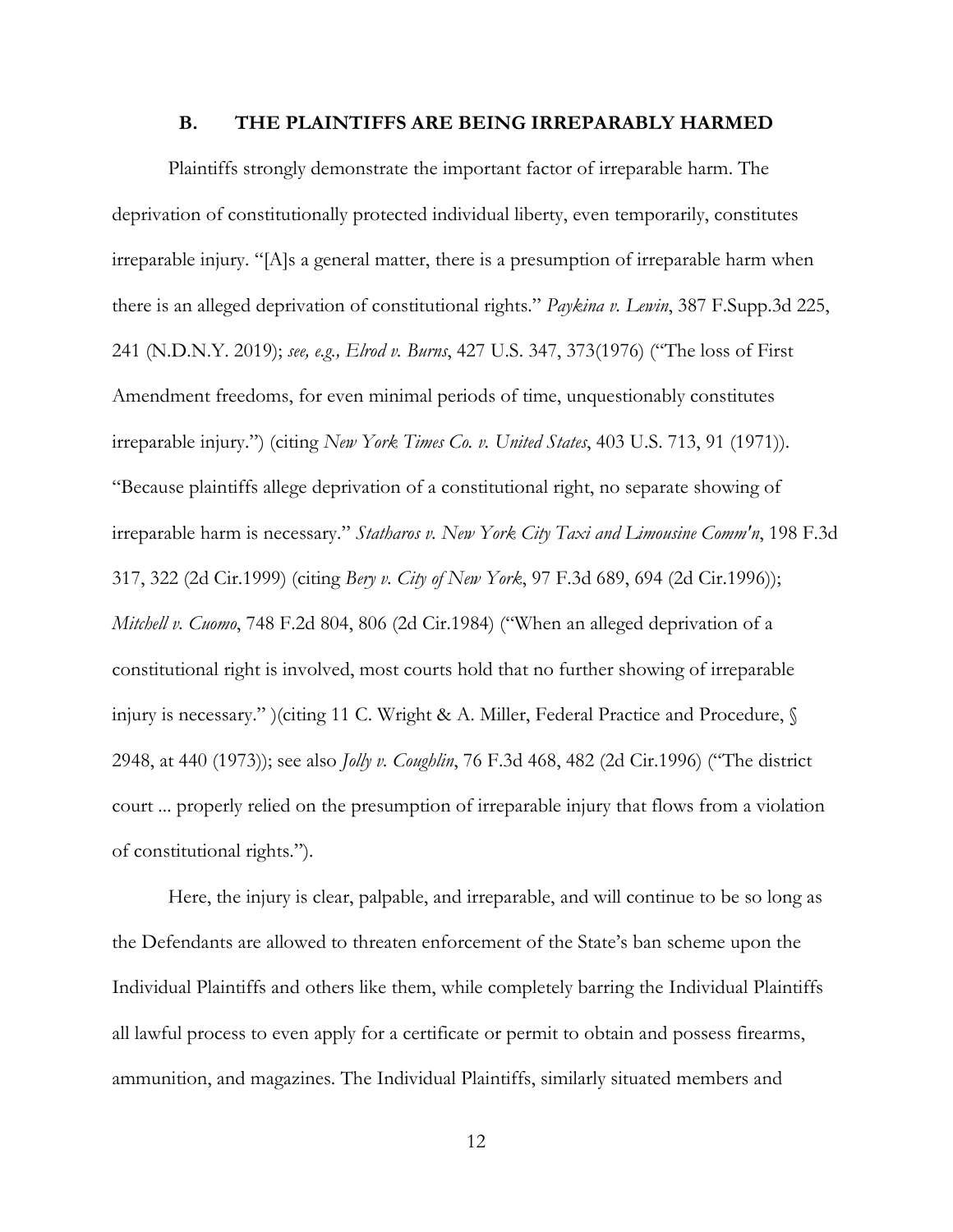supporters of CCDL, and other similarly situated members of the public, are left in reasonable fear, and in realistic risk, of being charged and prosecuted for violating state law. A party is not required to first "expose himself to liability before bringing suit to challenge the basis for the threat." *Donohue v. Mangano*, 886 F.Supp.2d 126, 151 (E.D.N.Y. 2012) (quoting *MedImmune v. Genentech, Inc.*, 549 U.S. 118, 129 (2007).

Indeed, each day that has passed since Defendant Lamont issued Executive Order 7E has brought significant injury upon the Individual Plaintiffs and every person who has been effectively precluded from exercising their right to obtain and possess firearms, ammunition, and magazines to secure the safety of themselves and their families. Unquestionably, this deprivation of constitutional rights has caused and is continuing to cause "irreparable harm."

#### **C. PLAINTIFFS WILL SUCCEED ON THE MERITS**

Plaintiffs will succeed on the merits of their claims because the Defendants' laws, orders, and enforcement policies, practices, and customs completely prohibit law-abiding adults who do not already hold a State-issued firearms certificate or permit – like the Individual Plaintiffs and all similarly situated CCDL members – from exercising their constitutionally guaranteed right to obtain and possess firearms, ammunition and magazines. This total ban violates fundamental rights guaranteed by the Second and Fourteenth Amendments of the United States Constitution. Mandating a State-issued certificate or permit to exercise a constitutional right while barring all process to obtain such State-issued certificate or permit, is a clear violation of the Plaintiffs' Fifth & Fourteenth Amendment right to due process of law. For the same reasons, this total ban would flatly fail any form of heightened scrutiny.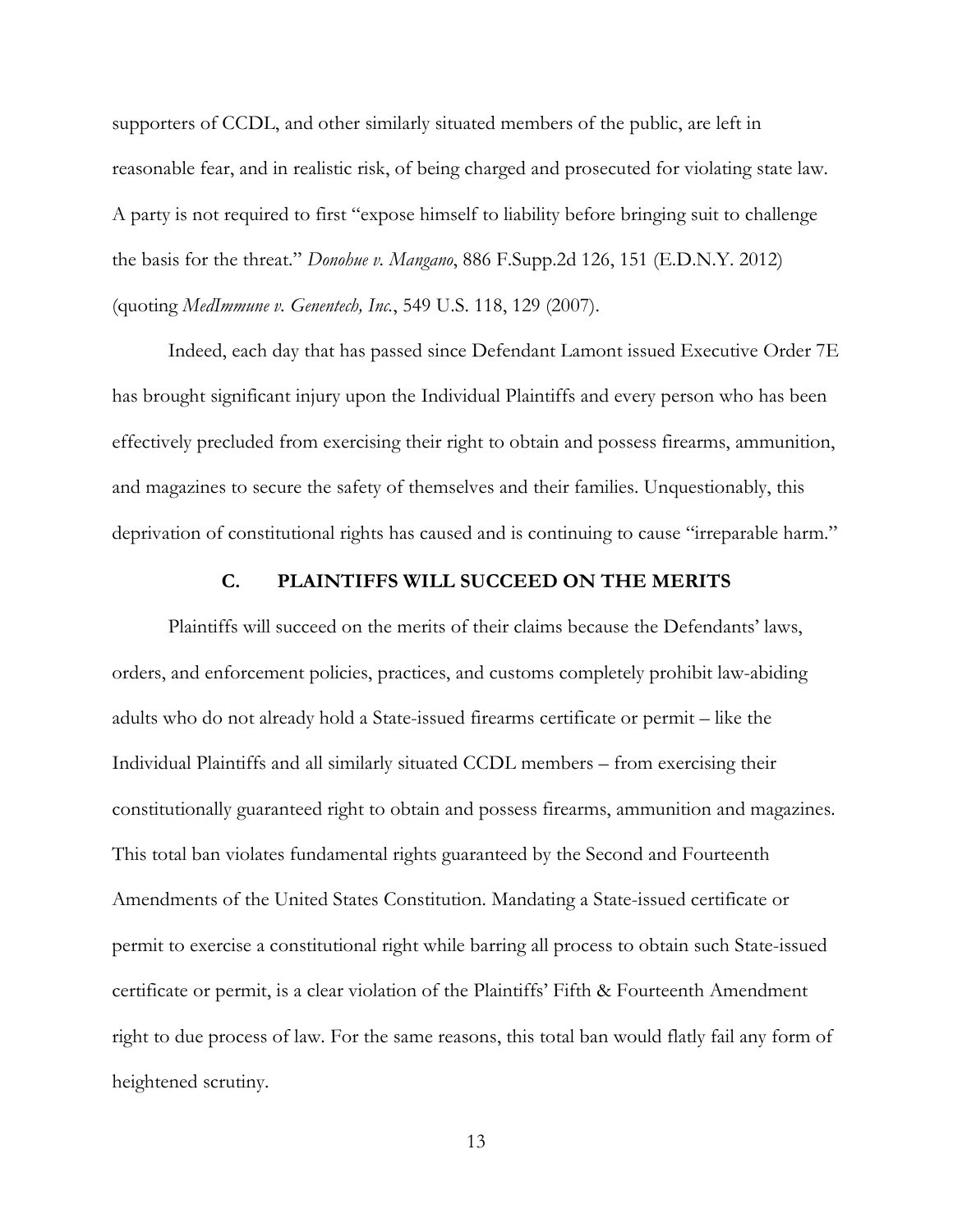The Defendants' laws, orders, and their enforcement of them, are categorically unconstitutional and as such, must be enjoined. The Plaintiffs demonstrate a strong likelihood of success – the only possible outcome under the controlling law absolutely prohibiting such bans – as well a clear case of irreparable injury in the absence of immediate injunctive relief.

### **1. RIGHT TO KEEP AND BEAR ARMS**

Instead of imposing a complete ban on all people obtaining and possessing specific firearms, ammunition and magazines, the challenged laws and orders impose a complete ban on obtaining and possessing all firearms, ammunition and magazine by specific people, including the Individual Plaintiffs and those like them. The Individual Plaintiffs and others like them who do not already possess a State-issued firearms certificate or permit must be afforded some legal process to obtain and possess firearms, ammunition and magazines.

## **a) Defendants' Orders and Enforcement Actions Deny Access To, Deny Exercise Of, and Infringe Upon, Fundamental, Individual Rights, Rendering Them Categorically Unconstitutional**

The Second Amendment to the United States Constitution provides: "A well regulated Militia, being necessary to the security of a free State, the right of the people to keep and bear Arms, shall not be infringed." U.S. Const., Amend. II. The Second Amendment is fully applicable to the States through the Fourteenth Amendment's Due Process and Privileges or Immunities Clauses. *McDonald v. City of Chicago*, 561 U.S. 742, 750 (2010); *Id.* at 805 (Thomas, J., concurring).

When the Second Amendment was ratified, "Americans understood the 'right of selfpreservation' as permitting a citizen to 'repel force by force' when 'the intervention of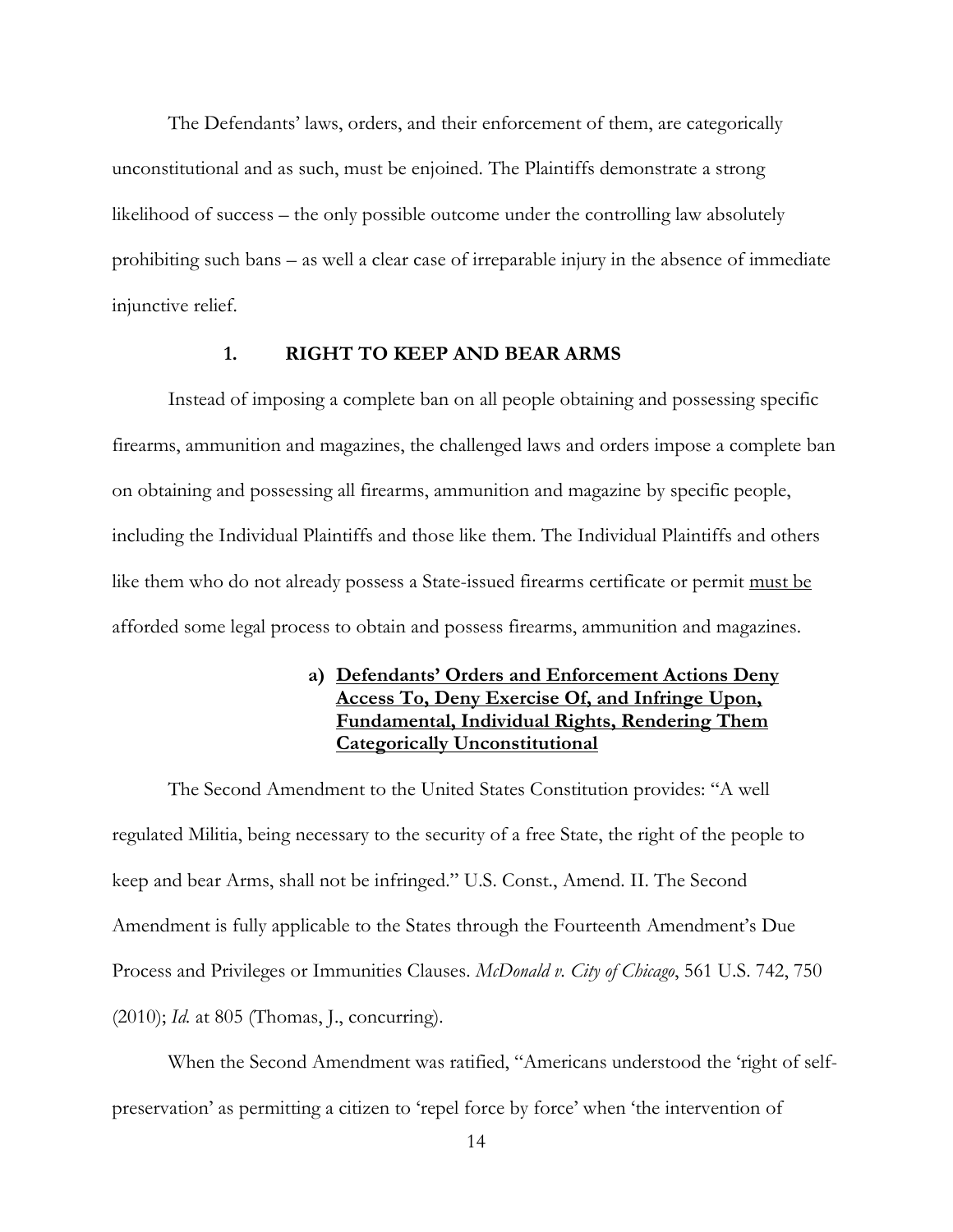society in his behalf, may be too late to prevent an injury.'" *District of Columbia v. Heller*, 554 U.S. 570, 595 (2008 ) (quoting 1 Blackstone's Commentaries 145-46, n.42 (1803)) (brackets omitted). A global pandemic epitomizes a setting in which waiting for "the intervention of society" on one's behalf may be too late, and the right to self-defense with firearms is unquestionable.

 "We look to [the historical background of the Second Amendment] because it has always been widely understood that the Second Amendment, like the First and Fourth Amendments, codified a *pre-existing* right. The very text of the Second Amendment implicitly recognizes the pre-existence of the right and declares only that it 'shall not be infringed.'" *Heller*, 554 U.S. at 592 (italics original). Connecticut's current regulatory scheme, imposed by Defendant Lamont's Executive Order 7E on March 17, 2020, is not longstanding and has no historical pedigree supporting its constitutionality. Especially in the absence of historical precedence, the Defendants' laws and orders, and policies, practices, and customs, and enforcement of them is constitutionally untenable.

Through their laws and orders, and enforcement of same, Defendants are violating the fundamental, constitutionally guaranteed rights of the Individual Plaintiffs and similarly situated CCDL members – individuals who are otherwise entirely eligible to obtain and possess firearms, ammunition, and magazines under all applicable federal and state laws – and are applying a prior restraint against the right "of being armed and ready for offensive or defensive action in a case of conflict with another person." *Heller*, 554 U.S. at 584 (quoting *Muscarello v. United States*, 524 U.S. 125, 143 (1998)(dissenting opinion of Ginsburg, J.) (quoting Black's Law Dictionary 214 (6th ed.1998)).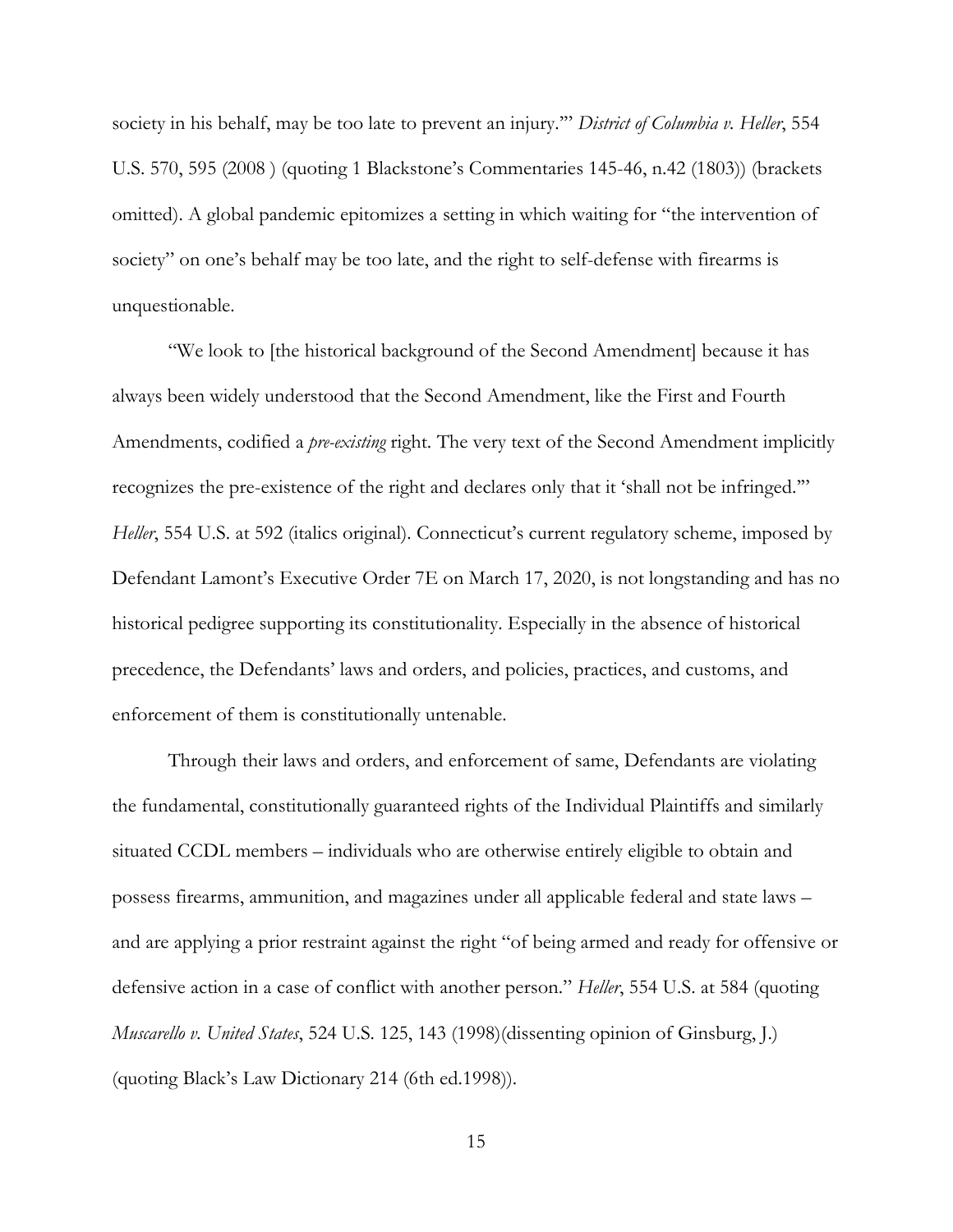"The right to bear arms enables one to possess not only the means to defend oneself but also the self-confidence – and psychic comfort – that comes with knowing one could protect oneself if necessary." *Grace v. Dist. of Columbia*, 187 F. Supp. 3d 124, 150 (D.D.C. 2016). Courts are "not permitted to recognize a hierarchy among ... constitutional rights." *Id.* (quoting *Caplin & Drysdale, Chtd. v. United States*, 491 U.S. 617, 628 (1989)) (internal quotations omitted). The Second Amendment is not a "second-class right." *McDonald*, 561 U.S. at 780–81; *see also Ezell v. City of Chicago*, 651 F.3d 684, 699-700 (7th Cir. 2011) (a deprivation of the right to arms is "irreparable," with "no adequate remedy at law"). Of particular significance here in light of Defendants' actions affecting the right to obtain and possess handguns in particular, the high court has recognized the handgun as "the quintessential self-defense weapon" in America (*Heller*, 554 U.S. at 629) and that "citizens must be permitted to use handguns for the core lawful purpose of self-defense," *McDonald*, 561 U.S. at 767-68.

Categorical bans like the one at issue here – which completely deny the Individual Plaintiffs and those like them any and all right and process to obtain and possess any and all firearms, ammunition, and magazines – are absolutely unconstitutional. Even when upholding New York's strict firearm licensing scheme, the Second Circuit recognized that "the Second Amendment [is] directly at odds with a complete ban on handguns in the home" and that such a ban would run "roughshod over [the] right" to keep and bear arms. *Kachalsky v. County of Westchester*, 701 F.3d 81, 88 (2nd Cir. 2012) (quoting *Heller,* 554 U.S. at 629) ("a handgun ban would be unconstitutional '[u]nder any of the standards of scrutiny that we have applied to enumerated constitutional rights.") *Id*. at 88-89. Here, the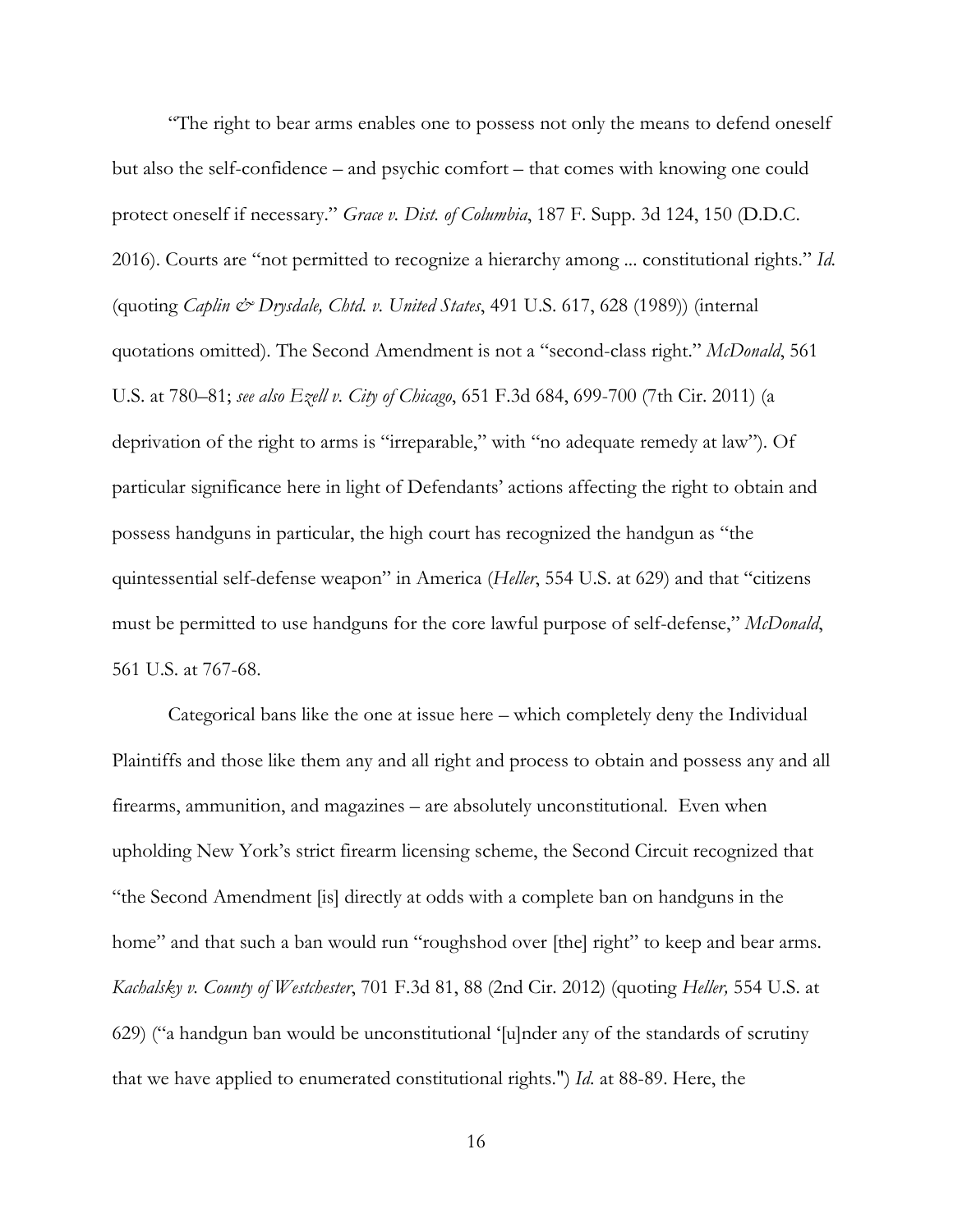Defendants' laws and orders, and enforcement policies, practices, and customs, as imposed on the Individual Plaintiffs and others like them, comprise not merely a complete ban on handguns, but a complete ban on all firearms, ammunition, and magazines whatsoever.

In *Heller*, which involved an absolute prohibition on the acquisition and possession handguns not previously possessed and registered, the Court demonstrated that the appropriate test to be applied is a categorical one; first looking to the text of the Constitution itself, and then looking to history and tradition to inform the scope and meaning of that text. *Heller* applied no tiered scrutiny analysis, considered no social science evidence, included no data or studies about the costs or benefits of the ban, and expressly rejected the intermediate scrutiny–like balancing test proposed by Justice Breyer's dissent. After all, the Court explained, "[w]e know of no other enumerated constitutional right whose core protection has been subjected to a freestanding 'interest-balancing' approach." *Heller*, 554 U.S. at 634. Rather, "[t]he Second Amendment . . . is the very product of an interest balancing by the people." *Id*. at 635.

In *McDonald*, the Supreme Court again held a handgun ban categorically invalid. And the Court again refused to adopt an interest-balancing approach to the ban: "Municipal respondents assert that, although most state constitutions protect firearms rights, state courts have held that these rights are subject to 'interest-balancing' and have sustained a variety of restrictions. In *Heller*, however, we expressly rejected the argument that the scope of the Second Amendment right should be determined by judicial interest balancing." *McDonald*, 561 U.S. at 785.

By refusing to take fingerprints or process firearms certificate and permit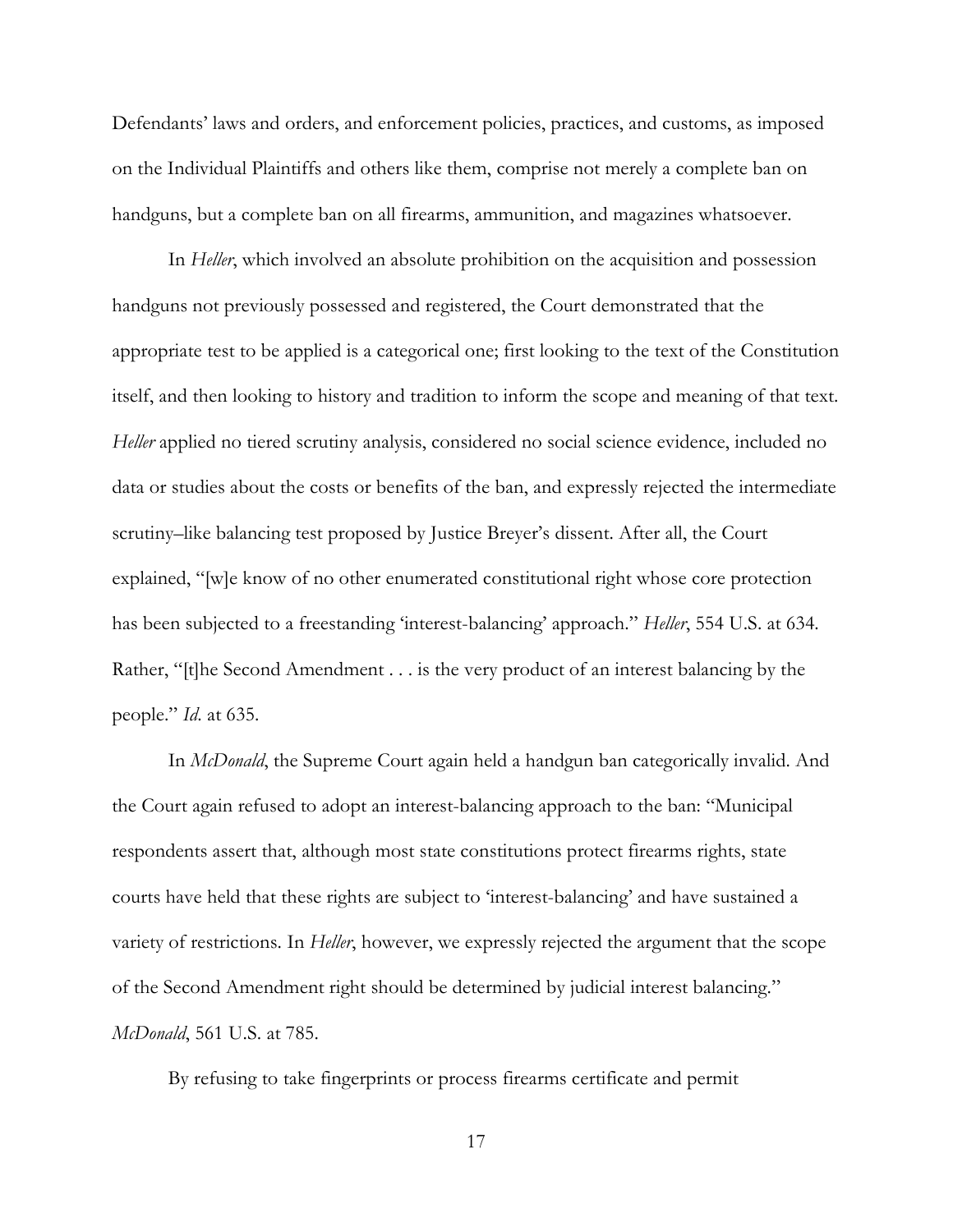applications, the State's mandate that a law-abiding citizen possess a firearms certificate or permit to obtain and possess firearms, ammunition, and magazines "amounts to a prohibition" on the use of "an entire class of 'arms' that is overwhelmingly chosen by American society for that lawful purpose." *Heller*, 554 U.S. 570 at 628. And the net effect of the challenged laws and orders on the Individual Plaintiffs and others like them is a categorical prior restraint against, and complete ban on, the fundamental, individual right to obtain and possess firearms, ammunition, and magazines – a policy judgment that Defendants simply cannot make. *Heller*, 554 U.S. at 634 ("The very enumeration of the right takes out of the hands of government – even the Third Branch of Government – the power to decide on a case-by-case basis whether the right is really worth insisting upon."). Such a regulatory scheme is categorically unconstitutional and must be enjoined.

## **b) The Complete Ban Imposed on the Individual Plaintiffs and CCDL Members Like Them Cannot Survive Any Level of Heightened Scrutiny**

Assuming, *arguendo*, an interest-balancing test must be applied, the challenged combination of statutes, orders, and enforcement policies, practices, and customs, as imposed on the Individual Plaintiffs and others like them, also fails the Second Circuit's twopart test applying tiered scrutiny.

Generally, the Second Circuit applies a two-part test for Second Amendment challenges. "First, we consider whether the restriction burdens conduct protected by the Second Amendment. If the challenged restriction does not implicate conduct within the scope of the Second Amendment, our analysis ends and the legislation stands. Otherwise, we move to the second step of our inquiry, in which we must determine and apply the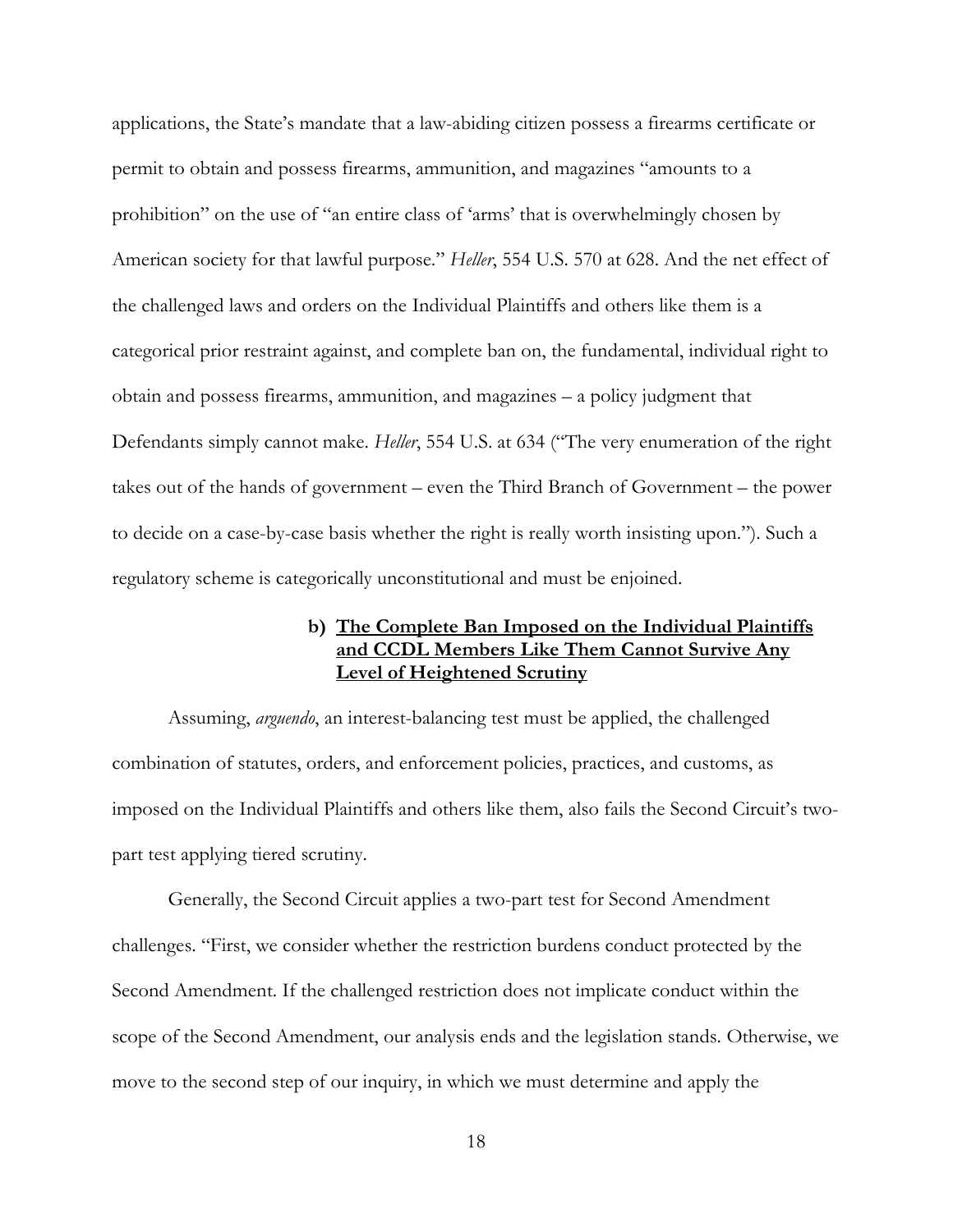appropriate level of scrutiny." *New York State Rifle & Pistol Association, Inc. v. Cuomo*, 804 F.3d 242, (2nd Cir. 2015).

Most fundamentally, the high court in *Heller* declared that "[u]nder any of the standards of scrutiny that we have applied to enumerated constitutional rights, banning from the home the most preferred firearm in the nation to 'keep' and use for protection of one's home and family, would fail constitutional muster." 554 U.S. at 628–29. As such, the complete ban on the Individual Plaintiffs and others like them obtaining and possessing all firearms, ammunition, and magazines, like that challenged here, fails under any standard of scrutiny.<sup>1</sup>

The challenged laws and orders, and the Defendants' enforcement thereof, strike at the very core of the Second Amendment, thereby satisfying the first step of the two-part test. *New York State Rifle & Pistol Association, Inc.* 804 F.3d at 253 (the Second Amendment "codified a pre-existing *individual* right to possess and carry weapons.") (italics in the original, internal quotes removed)(quoting *Heller*, 554 U.S. at 592 ). This calculus does not change in an emergency, declared or otherwise. See *Jacobson v. Massachusetts*, 197 U.S. 11, 31 (1905) (public emergencies cannot justify "a plain, palpable invasion of rights secured by the

 $\overline{a}$ 

<sup>&</sup>lt;sup>1</sup> In *New York State Rifle & Pistol Association, Inc. v. Cuomo*, 804 F.3d 242 (2nd Cir. 2015), the 2nd Circuit upheld a ban on certain semiautomatic "assault weapons" and "high-capacity magazines," finding that citizens were still able to obtain and possess many other alternative types of firearms and magazines:

In both states, citizens may continue to arm themselves with non-semiautomatic weapons . . . . Similarly, while citizens may not acquire high-capacity magazines, they can purchase any number of magazines with a capacity of ten or fewer rounds. In sum, numerous alternatives remain for law-abiding citizens to acquire a firearm for self-defense.

*Id.* at 260 (quotations removed). Under the laws and orders challenged here, even those alternative firearms and magazines are completely banned to the Individual Plaintiffs and others like them.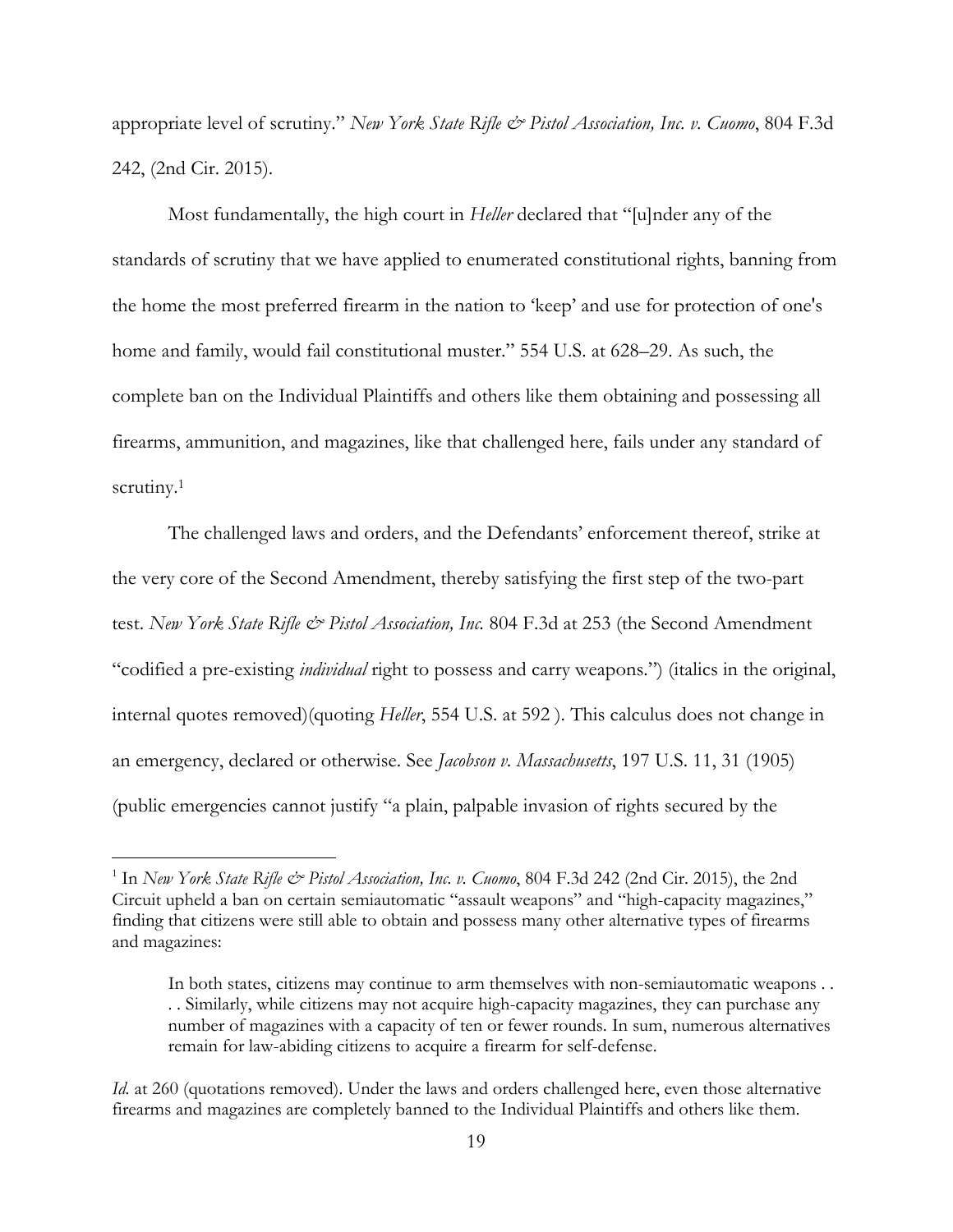fundamental law"). Just as Defendant Lamont could not seriously claim the COVID-19 pandemic justified banning the publication of newspapers, or seizing private property for public use without just compensation, or quartering soldiers in a house during peacetime without the owner's consent, the Defendants cannot plausibly argue that they are completely barring the individual Plaintiffs of firearms, ammunition and magazines because of coronavirus. In *Bateman v. Purdue*, 881 F.Supp.2d 709 (E.D.N.C. 2012), for example, the district court evaluated state statutes that authorized various governmental restrictions on the possession, transportation, sale, and purchase of "dangerous weapons" during declared states of emergency. *Id.* at 710-11. The district court evaluated the statutes under a two-part test, and, while finding there was a compelling interest in public safety during a state-ofemergency, the restrictions were not narrowly tailored to serve that interest. "It cannot be seriously questioned that the emergency declaration laws at issue here burden conduct protected by the Second Amendment." *Id*. at 713-14. The court thus invalidated the emergency restrictions which "effectively ban[]" the public "from engaging in conduct that is at the very core of the Second Amendment at a time when the need for self-defense may be at its very greatest." *Id.* at 716.

The Second Circuit recognizes that heightened scrutiny is triggered "by those restrictions that (like the complete prohibition on handguns struck down in *Heller*) operate as a substantial burden on the ability of law abiding citizens to possess and use a firearm for self-defense (or for other lawful purposes)." *Kwong v. Bloomberg*, 723 F.3d 160, 167 (2nd Cir. 2013). Because of their nature and breadth, Defendants' laws and enforcement should be evaluated under strict scrutiny, which requires that they be narrowly tailored to achieve a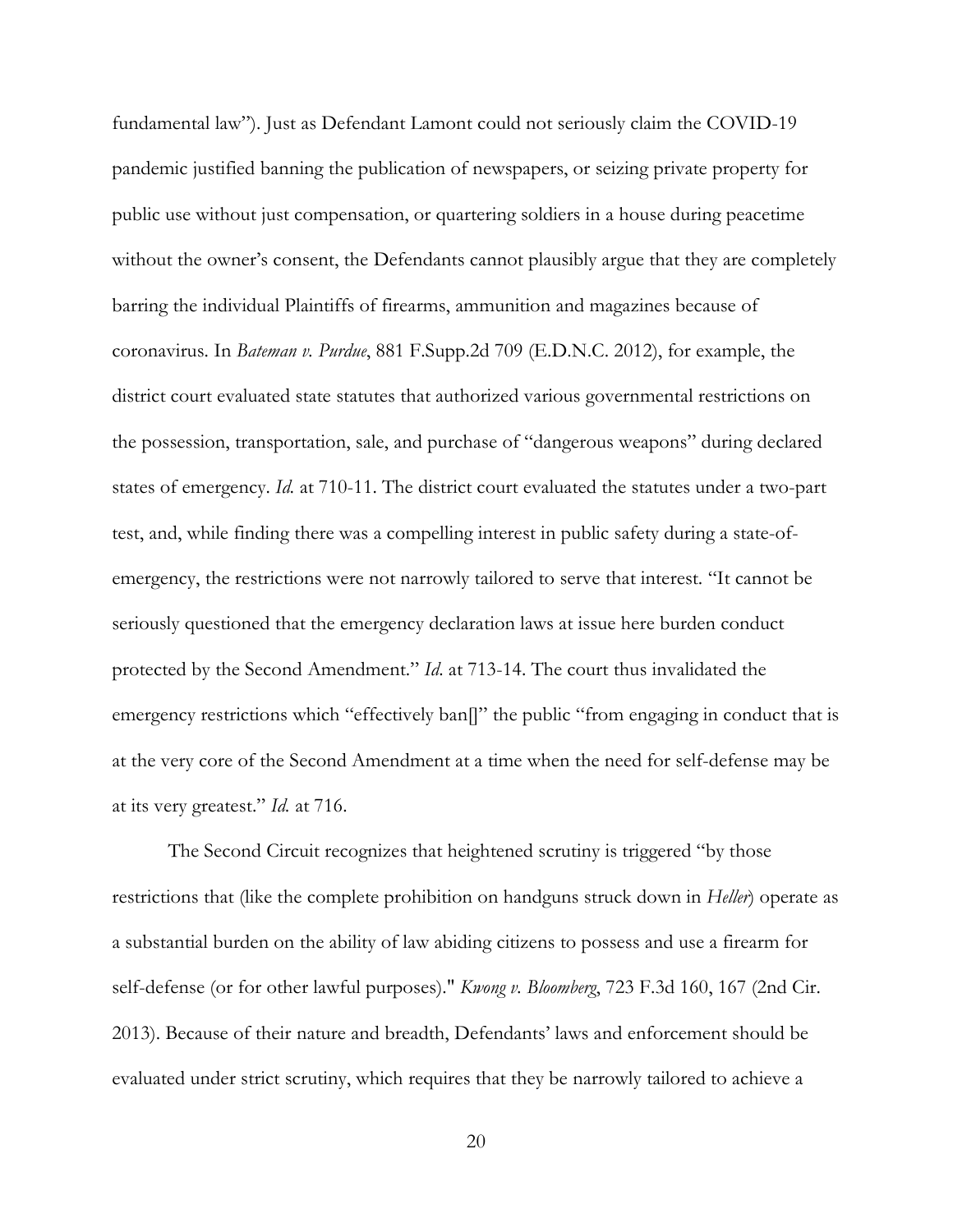compelling state interest and that no less restrictive alternative exists to achieve the same ends. *Bush v. Vera*, 517 U.S. 952, 976 (1996). Given the scope and effect of Defendants' laws, orders, and enforcement policies, completely extinguishing the right of law-abiding people like the Individual Plaintiffs and CCDL members like them, to obtain and possess firearms, ammunition, and magazines during this pandemic, they cannot survive strict scrutiny. At issue here is the very sort of categorical ban that can never be tolerated under *Heller* and *McDonald*.

Even under intermediate scrutiny, the same result must follow. Under intermediate scrutiny review, the government bears the burden of demonstrating a reasonable fit between the challenged regulation or law and a substantial governmental objective that the law ostensibly advances. *New York State Rifle & Pistol Association, Inc.* 804 F.3d at 260 (quoting *Heller v. District of Columbia*, 670 F.3d 1244, 1258 (D.C. Cir.2011) ("intermediate scrutiny in the Second Amendment context … ask[s] whether the government regulation is 'substantially related to an important governmental objective'"); *Board of Trustees of State Univ. of New York v. Fox*, 492 U.S. 469, 480-81 (1989).

 To carry this burden, the government must present "substantial evidence" drawn from "reasonable inferences" that actually support its proffered justification. *Turner Broad. Sys., Inc. v. FCC*, 520 U.S. 180, 195 (1997). In the related First Amendment context, the government is typically put to the evidentiary test to show that the harms it recites are not only real, but "that [the speech] restriction will in fact alleviate them to a material degree." *Italian Colors Rest. v. Becerra*, 878 F.3d 1165, 1177 (9th Cir. 2018) (citing *Greater New Orleans Broad. Ass'n, Inc. v. United States*, 527 U.S. 173, 188 (1999) (quoting *Edenfield v. Fane*, 507 U.S.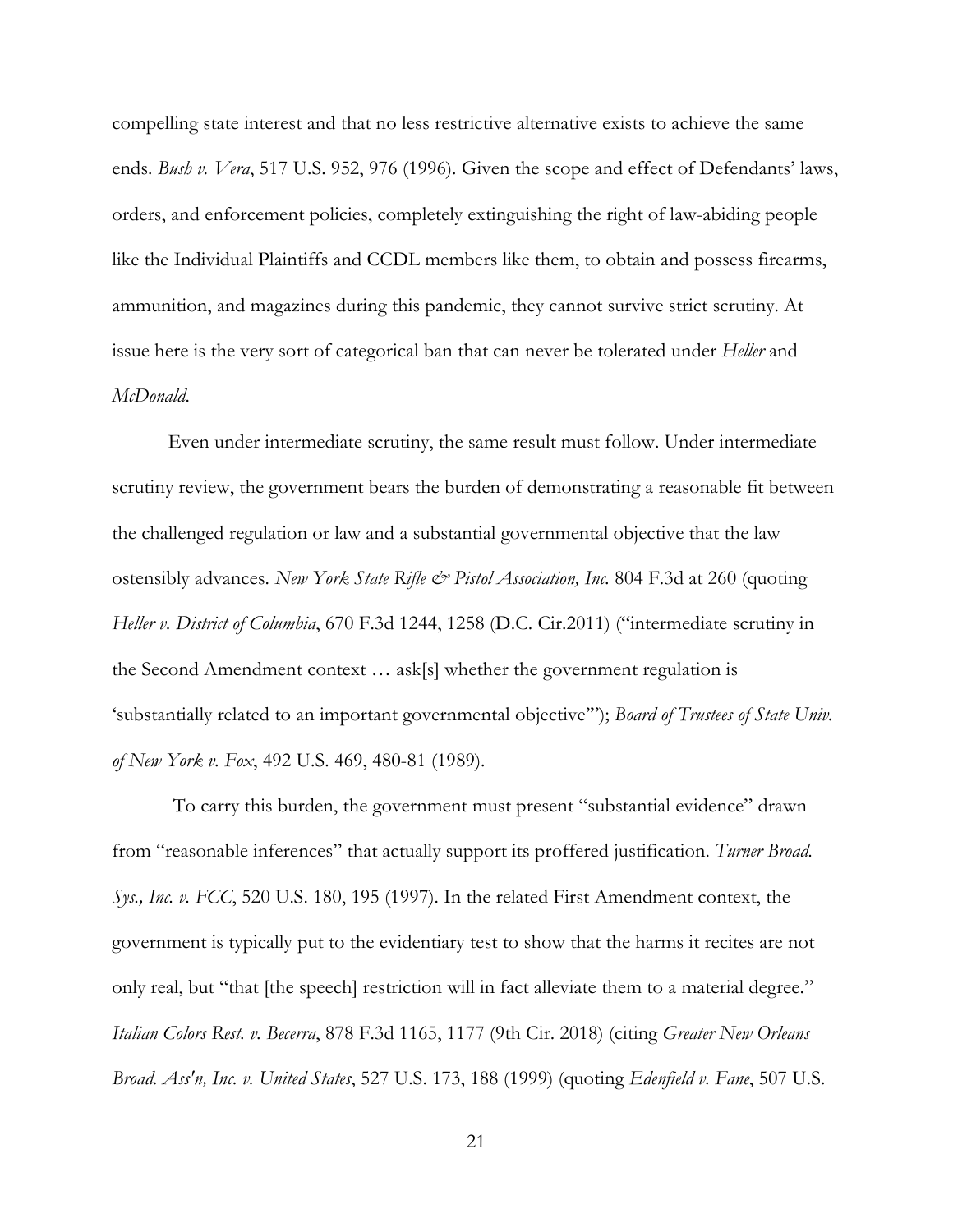761, 770-71 (1993). This same evidentiary burden should apply with equal force to Second Amendment cases, where equally fundamental rights are at stake. See *U.S. v. DeCastro*, 682 F.3d 160, 167-68 (2nd Cir. 2012) (citing *Heller*, 554 U.S. at 582, 595, 635; *McDonald*, 561 U.S. at 782); see also *Ezell v. City of Chicago*, 651 F.3d 684, 702-04 (7th Cir.2011) ("Both *Heller* and *McDonald* suggest that First Amendment analogues are more appropriate, and on the strength of that suggestion, we and other circuits have already begun to adapt First Amendment doctrine to the Second Amendment context"); *U.S. v. Marzzarella*, 614 F.3d 85, 89 n.4 (3rd Cir. 2010) ("[W]e look to other constitutional areas for guidance in evaluating Second Amendment challenges. We think the First Amendment is the natural choice.").

In determining whether this burden has been carried, a court must ensure that "the means chosen are not substantially broader than necessary to achieve the government's interest." *Ward v. Rock Against Racism*, 491 U.S. 781, 800 (1989). Thus, in the First Amendment context, "the government must demonstrate that alternative measures that burden substantially less speech would fail to achieve the government's interests, not simply that the chosen route is easier." *McCullen v. Coakley*, 573 U.S. 464, 495 (2014). For example, restrictions on commercial speech must be "tailored in a reasonable manner to serve a substantial state interest." *Edenfield*, 507 U.S. at 770. The Supreme Court has made abundantly clear that "reasonable tailoring" requires a considerably closer fit than mere rational basis scrutiny, as the restriction must directly and materially advance a bona fide state interest. *Greater New Orleans Broad. Ass'n, Inc.*, 527 U.S. at 183 ("[The Court] must determine whether the regulation directly advances the governmental interest asserted, and whether it is not more extensive than is necessary to serve that interest.").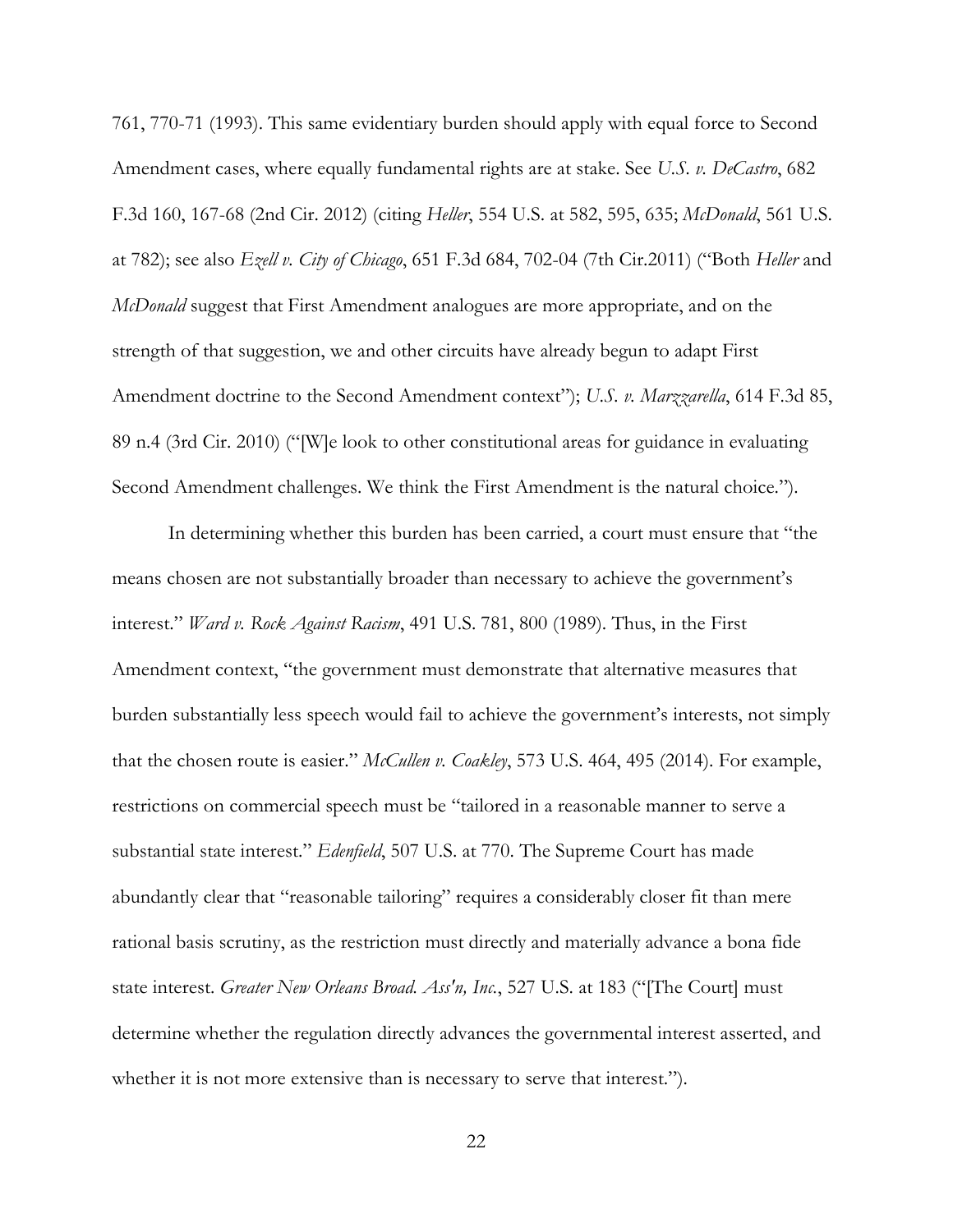Defendant Lamont's Executive Order 7E purports to offer a basis for halting fingerprinting and processing of firearms certificates and permits, claiming it is "to limit the transmission of COVID-19 or focus resources on critical public safety needs." Executive Order 7E at ¶ 2. Concededly, limit the transmission of COVID-19 is an important governmental objective. However, that purported justification has not stopped the State Police and local issuing authorities from continuing to take fingerprints of persons who are not seeking firearms certificates and permits. It has not stopped the State from processing other types of applications. "The Department of Emergency Services and Public Protection shall continue to perform fingerprinting services for long term care providers pursuant to section 19a-491c of the general statutes at its headquarters in Middletown. Unless modified by further order of the Commissioner or me, State Police barracks will continue to remain open to the general public for other business." *Id.* Thus, even if Defendant Lamont's stated justification is heartfelt and not an intentional infringement on the constitutional rights of the Individual Plaintiffs and others like them, the fact that the Defendants have stopped firearms-related fingerprinting and processing and continue doing so for other purposes, shows that the challenged laws and orders are not "substantially related to an important governmental objective." *Heller*, 670 F.3d at 1258. Further, in the case of Plaintiffs Coll, Jones and Gervais, where fingerprints are not even necessary, and yet law enforcement refuses to accept the applications (in the case of Plaintiffs Coll and Jones) and to issue the State permit to Plaintiff Gervais only serves to exemplify the Defendants' constitutional violation(s).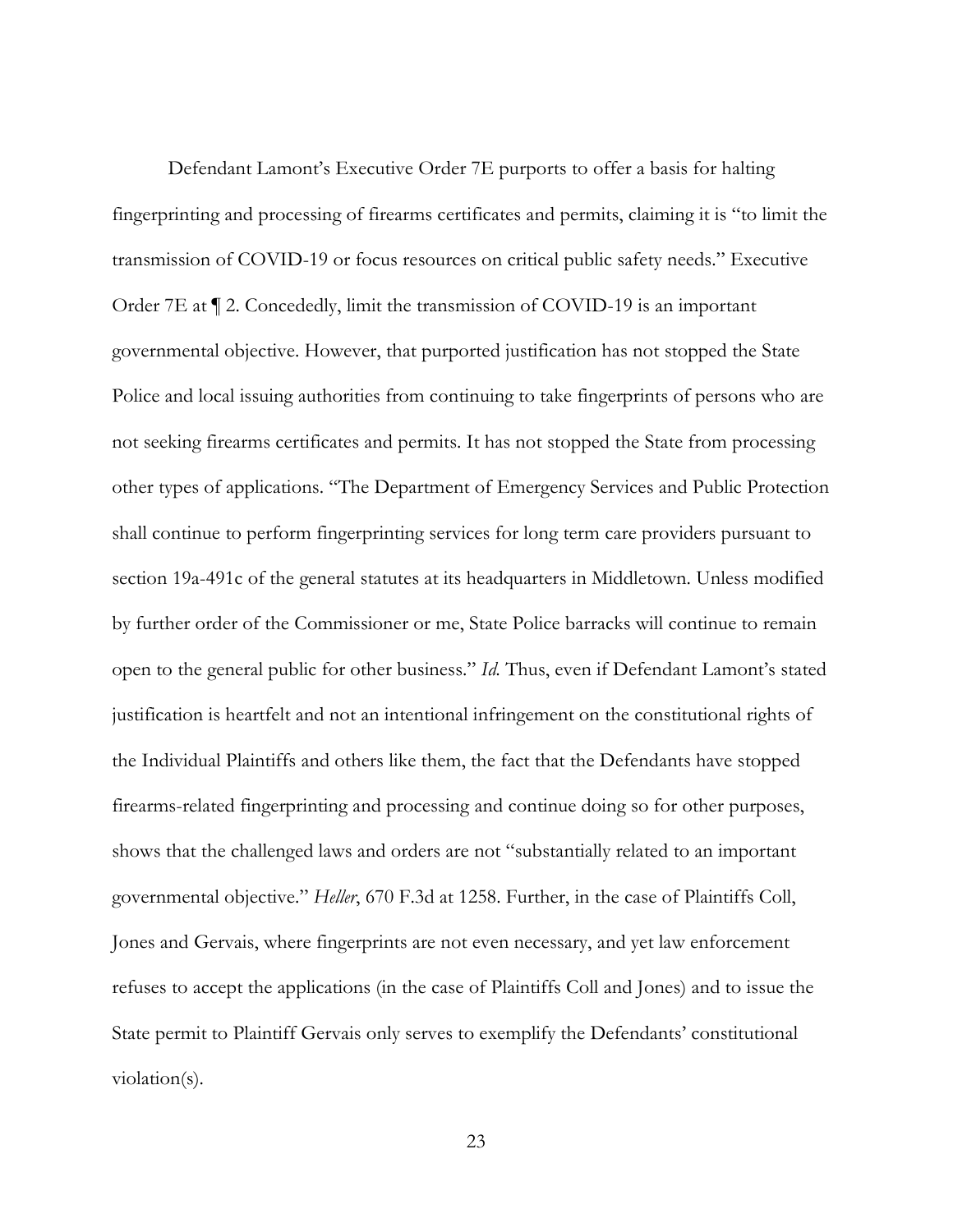That the State allows multiple categories of government-favored people – including, but not limited to parole officers, peace officers, Department of Motor Vehicles inspectors, parole officers and peace officers of any other state, federal marshals, federal law enforcement agents, members of the US armed forces, any member of any military organization when on parade or when going to or from any place of assembly (CGS § § 29- 35, 29-38) – to freely exercise the right to bear arms without fear or risk of arrest and prosecution and without submitting any fingerprints or applications, paying any fees, even passing a background check, or having need for any certificate or permit at all, shows a governmental interest that is, at best, inconsistently pursued. In light of those exemptions, and the State's ongoing fingerprinting, the interest is not and cannot be a substantial one for constitutional purposes. Unlike those currently being allowed to provide fingerprints, Plaintiffs Jones, Skilton, Lowman, Brown and Coll, and similarly situated CCDL members now cannot submit their fingerprints and cannot even apply for a firearms certificate or permit. And unlike those categories of individuals exempt from the permitting process altogether, the Individual Plaintiffs and others like them now cannot obtain or possess firearms, ammunition, or magazines. To be sure, the question is not whether an interest is important at the highest level of generality; rather, the fundamental concern is whether the State is genuinely applying rules about its interest in a consistent manner such that it demonstrates the constitutional importance of the interest. Here, it is not and cannot. Nothing makes such a ban on the Individual Plaintiffs obtaining and possessing firearms, ammunition, and magazines "necessary" to achieve that interest. Such a ban is clearly not narrowly tailored.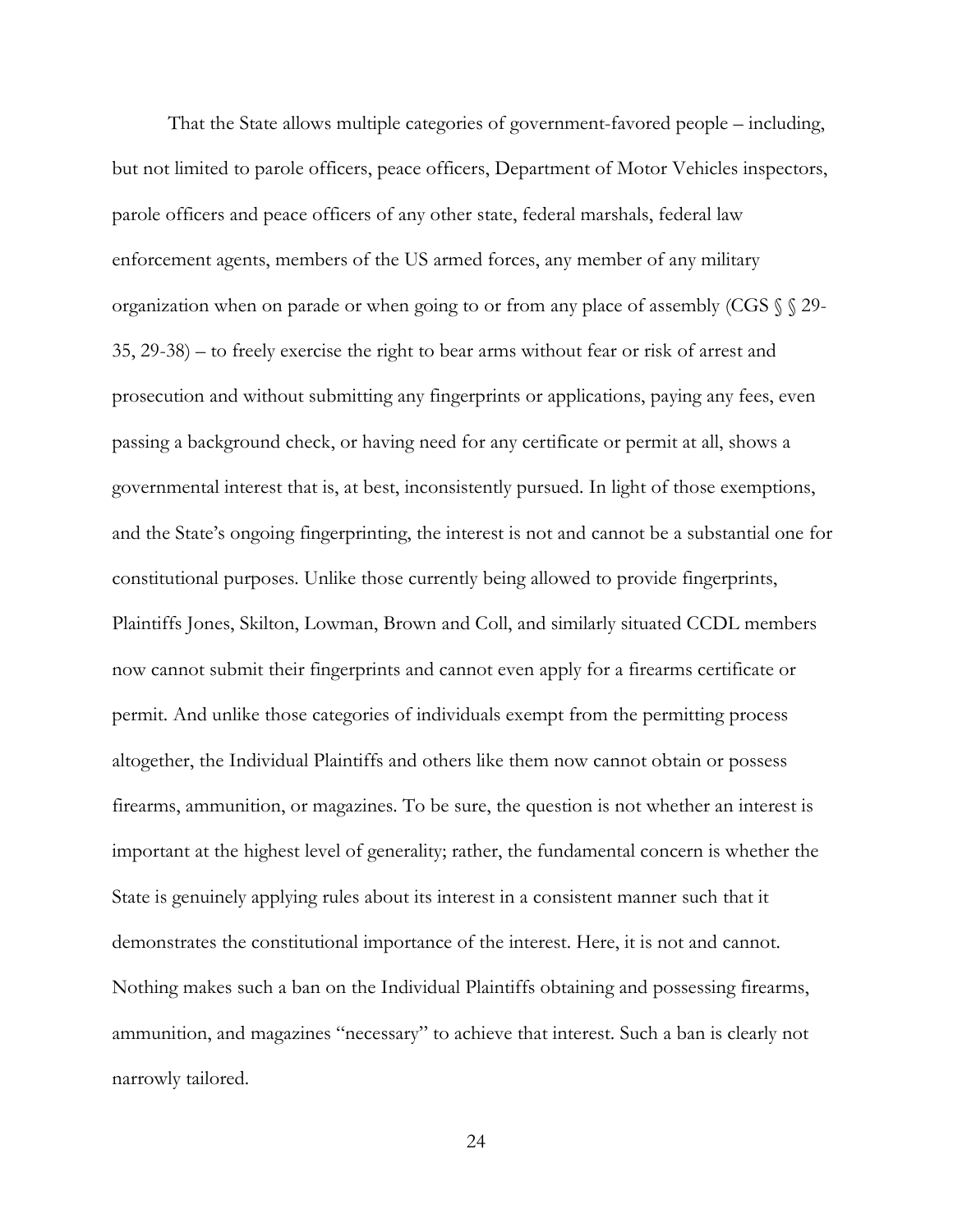Like the regulatory regime that failed constitutional muster in *Greater New Orleans Broad. Ass'n, Inc. v. United States*, 527 U.S. 173 (1999), Defendants' laws and enforcement practices here – Connecticut's categorical exemptions from the general ban and permitting requirement, and the Local Departments' continuing to take fingerprints and process applications for non-firearm-related purposes – are "so pierced by exemptions and inconsistencies that [they] cannot hope to exonerate [them]." *Id*. at 190.

 In the Second Amendment context, even Justice Breyer's balancing test proposed in his *Heller* dissent (and expressly rejected by the majority) considered "reasonable, but less restrictive, alternatives." 554 U.S. at 710 (Breyer, J., dissenting). Many other circuit courts recognize this obligation in the Second Amendment context. *Heller v. District of Columbia*, 801 F.3d 264, 277–78 (D.C. Cir. 2015); *Ass'n of New Jersey Rifle & Pistol Clubs, Inc. v. Attorney Gen. New Jersey*, 910 F.3d 106, 124 n.28 (3d Cir. 2018); *Ezell*, 651 F.3d at 709; *Moore v. Madigan*, 702 F.3d 933, 940 (7th Cir.2012); *United States v. Reese*, 627 F.3d 792, 803 (10th Cir. 2010); *Bonidy v. U.S. Postal Serv.*, 790 F.3d 1121, 1128 (10th Cir. 2015). Ultimately, "'[t]he government must bear the burden of justifying its restriction on constitutional rights, and that 'burden is not satisfied by mere speculation or conjecture; rather, a governmental body seeking to sustain a restriction on commercial speech must demonstrate that the harms it recites are real and that its restrictions will in fact alleviate them to a material degree."' *Borgner v. Brooks*, 284 F.3d 1204, 1211 (11th Cir. 2002) (*quoting Rubin v. Coors Brewing Co.*, 514 U.S. 476, 487 (1995)).

 Here, the challenged laws, orders, enforcement actions entirely cut off the right of law-abiding individuals – like the Individual Plaintiffs and others not prohibited from obtaining and possessing arms – to obtain and possess firearms, ammunition, and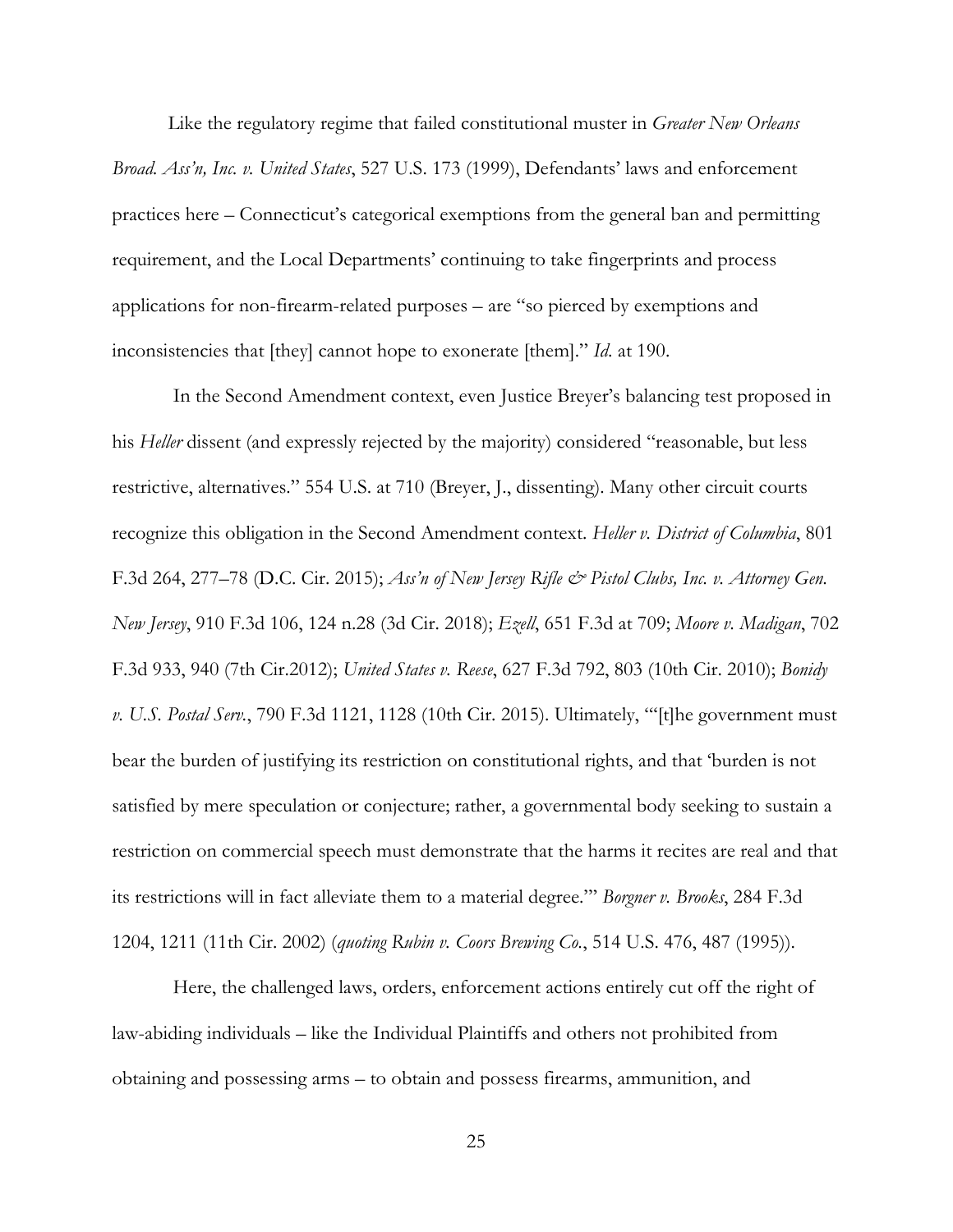magazines. There necessarily can be no "reasonable fit" nor a "proportional fit" with the stated objective of abating the spread of COVID-19 or preserving resources because the effect is an outright and total ban against these individuals' right to obtain and possess firearms, ammunition, and magazines. There cannot even be any question about "reasonable tailoring," (*Greater New Orleans Broad. Ass'n, Inc.*, 527 U.S. at 183), because there is no tailoring at all. Every one of these people is completely barred from lawfully exercising this constitutional right anywhere in the State of Connecticut, period.

And, the Defendants cannot even hope to show, without "mere speculation or conjecture," that their '"restrictions will in fact alleviate … to a *material* degree"' the problems they claim to be addressing. *Borgner v. Brooks*, 284 F.3d at 1211 (*quoting Rubin v. Coors Brewing Co.*, 514 U.S. at 487) (italics added). There is simply no reason to believe that the standard forms of infectious disease prevention protocols in accepting fingerprints and processing firearms certificate and permit applications would be any less effective than in any of the other numerous government licensing processes still continuing in the State and local issuing authorities today. Quite tellingly, these include the accepting and processing of fingerprints of criminal suspects at virtually every State and local police station in Connecticut. If the fingerprinting of criminal suspects can continue with adequate safety protocols in place, fingerprinting of applicants for firearms certificates and permits can too. Defendants would be hard pressed to claim – much less prove – otherwise. Under wellsettled United States Supreme Court jurisprudence – fully recognized by the Second Circuit – Defendant Lamont's Executive Order 7E and the Defendants' enforcement of it, eliminating the only process under which the Individual Plaintiffs and others like them can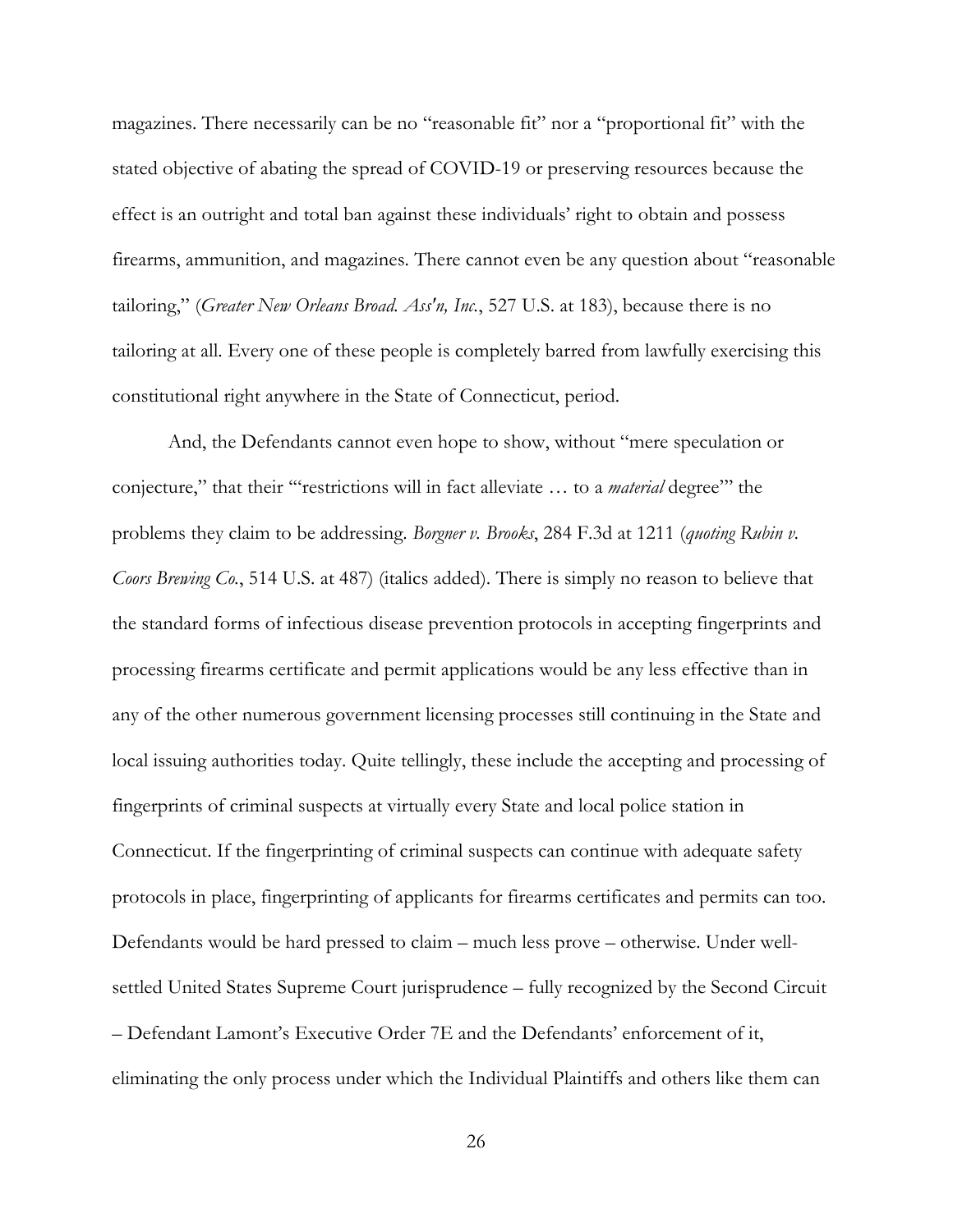legally obtain or possess firearms, ammunition, and magazines, woefully fail any conceivable constitutional scrutiny.

#### **2. RIGHT TO DUE PROCESS OF LAW**

 The Fourteenth Amendment to the United States Constitution provides that the State shall not deprive any person of life, liberty, or property, without due process of law. In order to prevail on a due process claim, a plaintiff must prove that the plaintiff has: (1) "a cognizable liberty or property interest under state or federal law . . .; and (2) if so, whether [he] was afforded the process he was due under the Constitution." *Newton v. City of New York*, 779 F.3d 140 (Cir. 2015). As a threshold matter, therefore, the Plaintiffs must show that they have a vested liberty interest that is cognizable under the due process clause. *Frillici v. Westport*, 231 Conn. 418, 437-38, 650 A.2d 557 (1994). "Liberty interests protected by the Fourteenth Amendment may arise from two sources--the Due Process Clause itself and the laws of the States." *Hewitt v. Helms*, 459 U.S. 460, 466 (1983)(citing *Meachum v. Fano*, 427 U.S. 215, 223-227 (1976)(Internal quotation marks omitted.). The Plaintiff's liberty interests being violated by the laws and orders challenged here arise from both sources.

#### **a) Procedural Due Process**

The lack of any process at all through which the Individual Plaintiffs can legally obtain firearms, ammunition, and magazines violates the Plaintiffs' fundamental right to procedural due process. The Individual Plaintiffs and others like them have a fundamental right to obtain and possess firearms, ammunition, and magazines protected by the Second and Fourteenth Amendments. *District of Columbia* v. *Heller,* 554 U.S. 570 (2008) and *McDonald v. City of Chicago*, 534 U.S. 1113 (2002). Thus, the Plaintiffs have a liberty interest arising from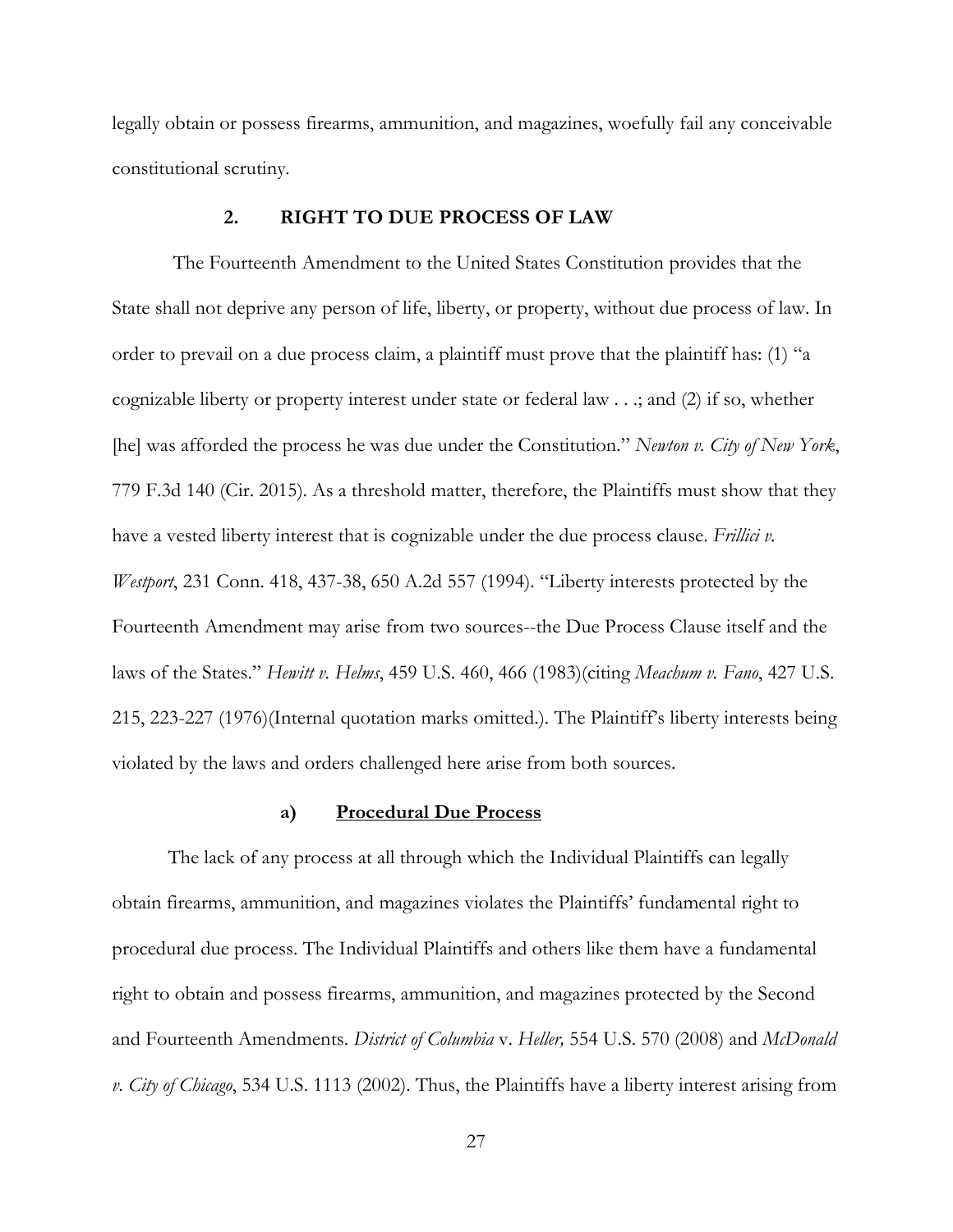the U.S. Constitution itself. Where the government conditions the exercise of a fundamental right on obtaining a State-issued license, the government must provide some process to obtain such a license. Without it, there is no process to justify depriving the Plaintiffs of their liberty interests, and no process for the Plaintiffs to challenge the deprivation.

Here the Court need not consider if the Plaintiffs have a cognizable liberty interest in the certificates or permits they seek under Connecticut law. Instead, the Plaintiff's more immediate liberty interest being violated by the Defendants is in their right, under Connecticut law, to submit their applications for due consideration, and to have those applications timely and objectively processed – the right to invoke the bureaucracy to determine their eligibility under state law to exercise their fundamental constitutional rights. This liberty interest arises under Connecticut state law. See e.g., CGS §§ 29-17a, 29-28, 29- 29, 29-36f, 29-37p and 29-38n. The procedures now afforded the Individual Plaintiffs and others like them to obtain and possess firearms, ammunition, and magazines, or even to submit their applications to determine their eligibility to do so  $-$  i.e., none whatsoever  $-$  "are [in]sufficient to protect [Plaintiffs'] interest." *Weinstein v Albright*, 261 F.3d 127 (2dCir. 2001). One would be hard pressed to identify a more glaring violation of procedural due process than the state conditioning the exercise of a fundamental constitutional right on obtaining a permit from the state, and then providing no process to obtain such a permit.

#### **b) Substantive Due Process**

 Since the State's statutory scheme requires a State-issued certificate or permit to exercise a cognizable liberty interest in obtaining firearms, ammunition, and magazines, the Defendants' laws and orders depriving the Plaintiffs of all process to obtain such a certificate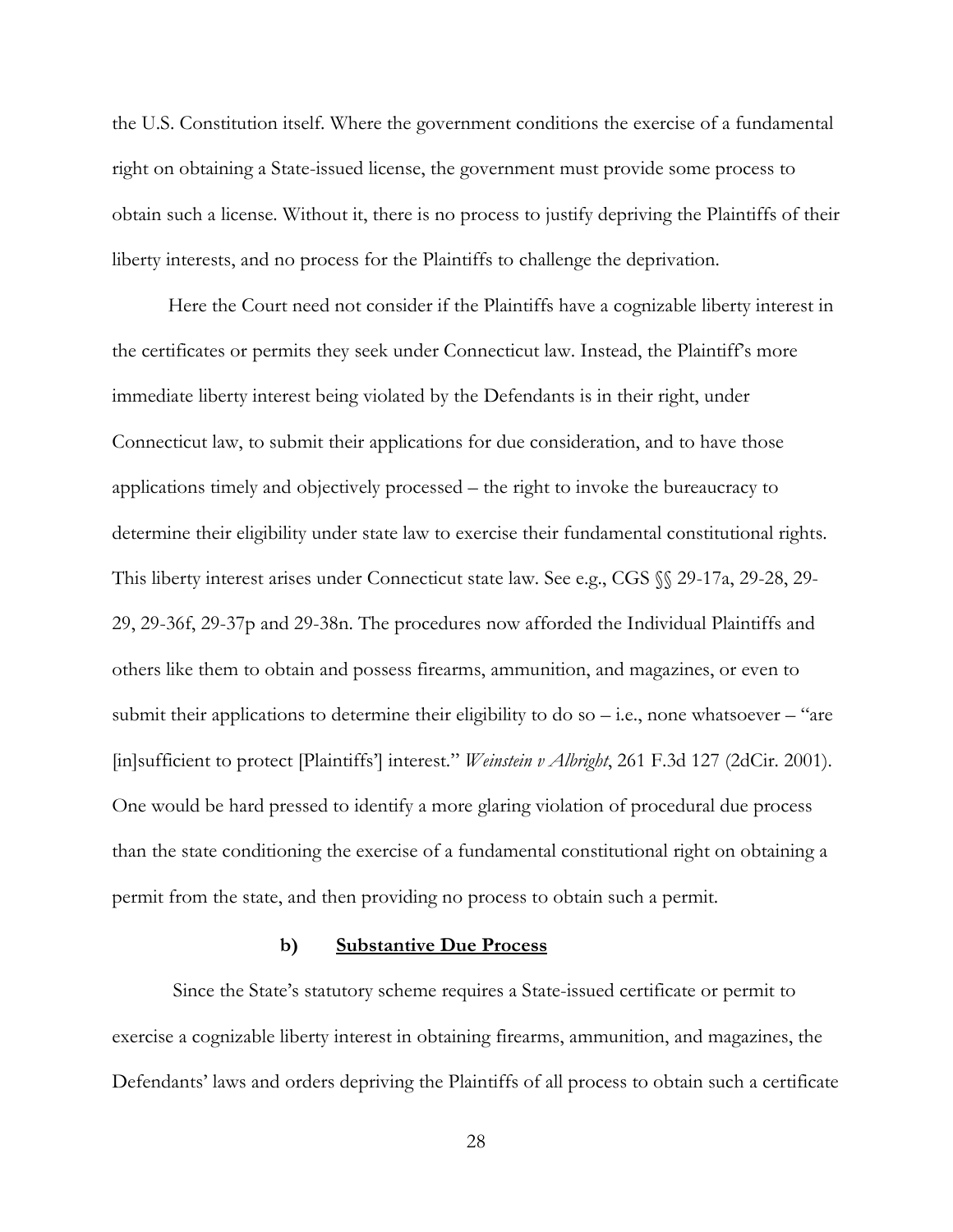or permit also violates the Plaintiffs' substantive due process rights. The Supreme Court has concluded that substantive due process is applicable when the government deprives a person of a "fundamental" right. *See Washington v. Glucksberg*, 521 U.S. 702, 719-23 (1997). Under *Heller* and *McDonald*, obtaining and possessing firearms, ammunition, and magazines is a fundamental right. *Heller*, 554 U.S. at 634; *McDonald*, 561 U.S. at 780-81. Read another way, every person has a fundamental constitutional right to obtain and possess firearms unless, through established governmental process, the State determines that any given individual is statutorily ineligible to exercise those rights. Substantive due process limits what the government may do in both its legislative and executive capacities. The State cannot then deny an individual his or her fundamental rights and liberties by simply refusing to engage in the process of making that substantive determination – especially when the State itself created the very process it now refuses to follow.

The Supreme Court has found substantive due process violations where government action has infringed a "fundamental" right without a "compelling" government purpose, *Glucksberg*, 521 U.S. at 721-722. There can be no dispute that the Defendants' laws and orders, and the enforcement of same, infringed on the Plaintiffs' fundamental rights to keep and bear arms. For the Plaintiffs, there simply is no legal way for them to obtain firearms, ammunition, and/or magazines. The question then becomes: has the government shown a "compelling government purpose" for denying the Plaintiffs that right? *Id*. That DESPP and the Local Departments continue to take fingerprints and process applications unrelated to firearms certificates and permits clearly illustrates that they have not and cannot make such a showing. If they can safely take fingerprints and process applications for other purposes,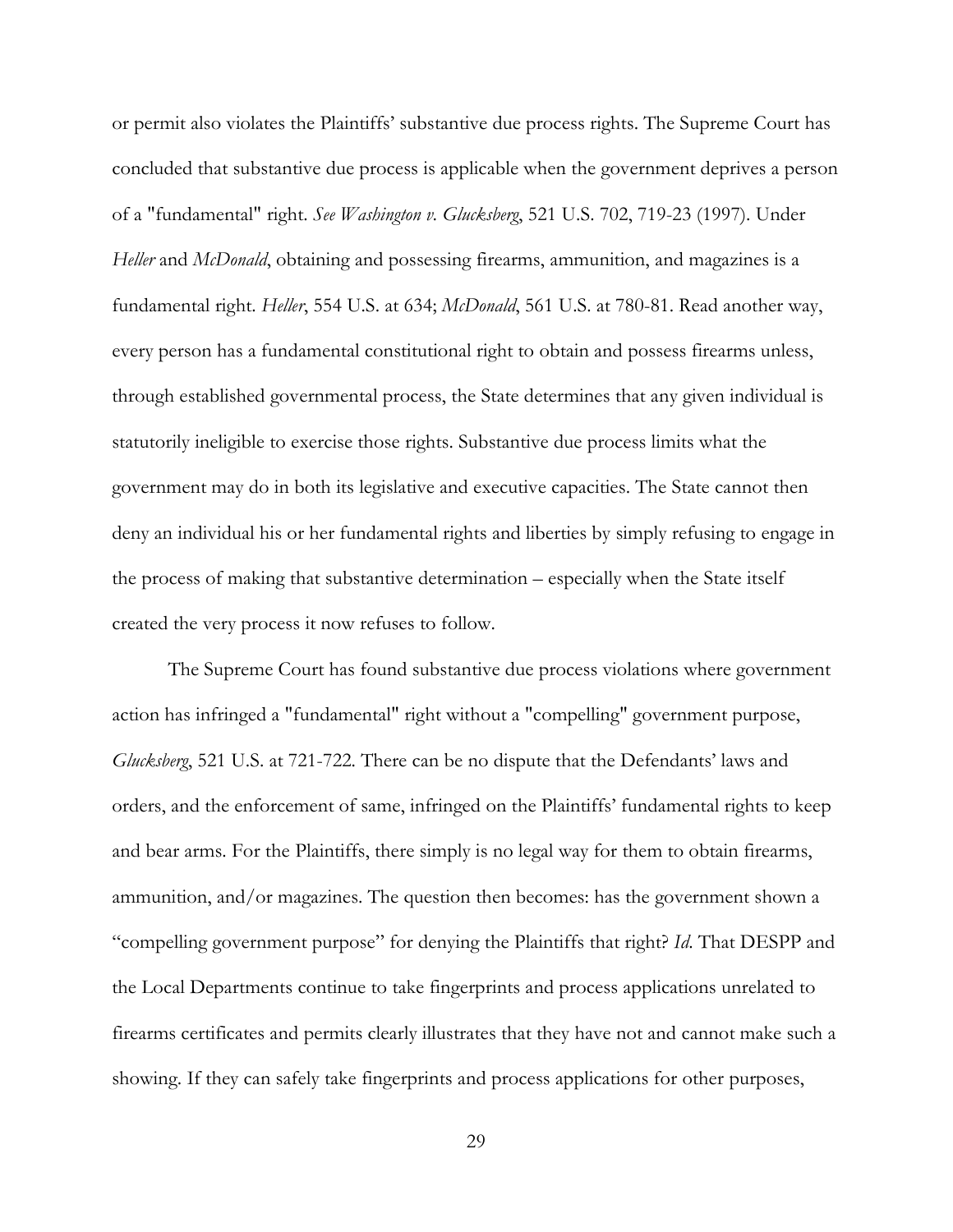they can certainly do so to facilitate the only process afforded under state law for the Plaintiffs to legally exercise their fundamental constitutional rights. The Defendants' conduct reveals that they are treating the Plaintiffs' constitutionally guaranteed right to obtain and possess firearms, ammunition, and magazines as a "second class right," exactly what *McDonald* expressly prohibits. *McDonald,* 561 U.S. at 780.

Plaintiffs have thus demonstrated both irreparable harm to their fundamental constitutional rights – "the single most important prerequisite for the issuance of a preliminary injunction" (*Reuters Ltd. v. United Press Int'l, Inc.,* 903 F.2d 904, 907 (2d Cir.1990)) – and a strong likelihood of success on the merits because success is the only conceivable outcome under the controlling principles of constitutional law.

## **D. SERIOUS CONSTITUTIONAL QUESTIONS MAKE THEM FAIR GROUND FOR LITIGATION, PLUS A BALANCE OF THE HARDSHIPS TIP DECIDEDLY IN PLAINTIFFS' FAVOR**

Because Plaintiffs show irreparable harm in the absence of immediate injunctive relief and they meet the more rigorous "likelihood-of-success" standard, an additional showing under the less rigorous "the sufficiently serious questions going to the merits of its claim to make them fair ground for litigation, plus a balance of the hardships tipping decidedly in favor of the moving party" standard is unnecessary. *Metro. Taxicab*, 615 F.3d at 156 (quoting *Cnty. of Nassau v. Leavitt*, 524 F.3d at, 414); *Lynch v. City of New York*, 589 F.3d 94, 98 (2d Cir.2009)). No amount of hardship-balancing will remove a fundamental right from the Constitution; the Plaintiffs readily satisfy this alternative standard as well.

The foregoing analysis already starkly illustrates that the Plaintiffs' claims, challenging the Defendants' laws, orders and the enforcement thereof, raise serious constitutional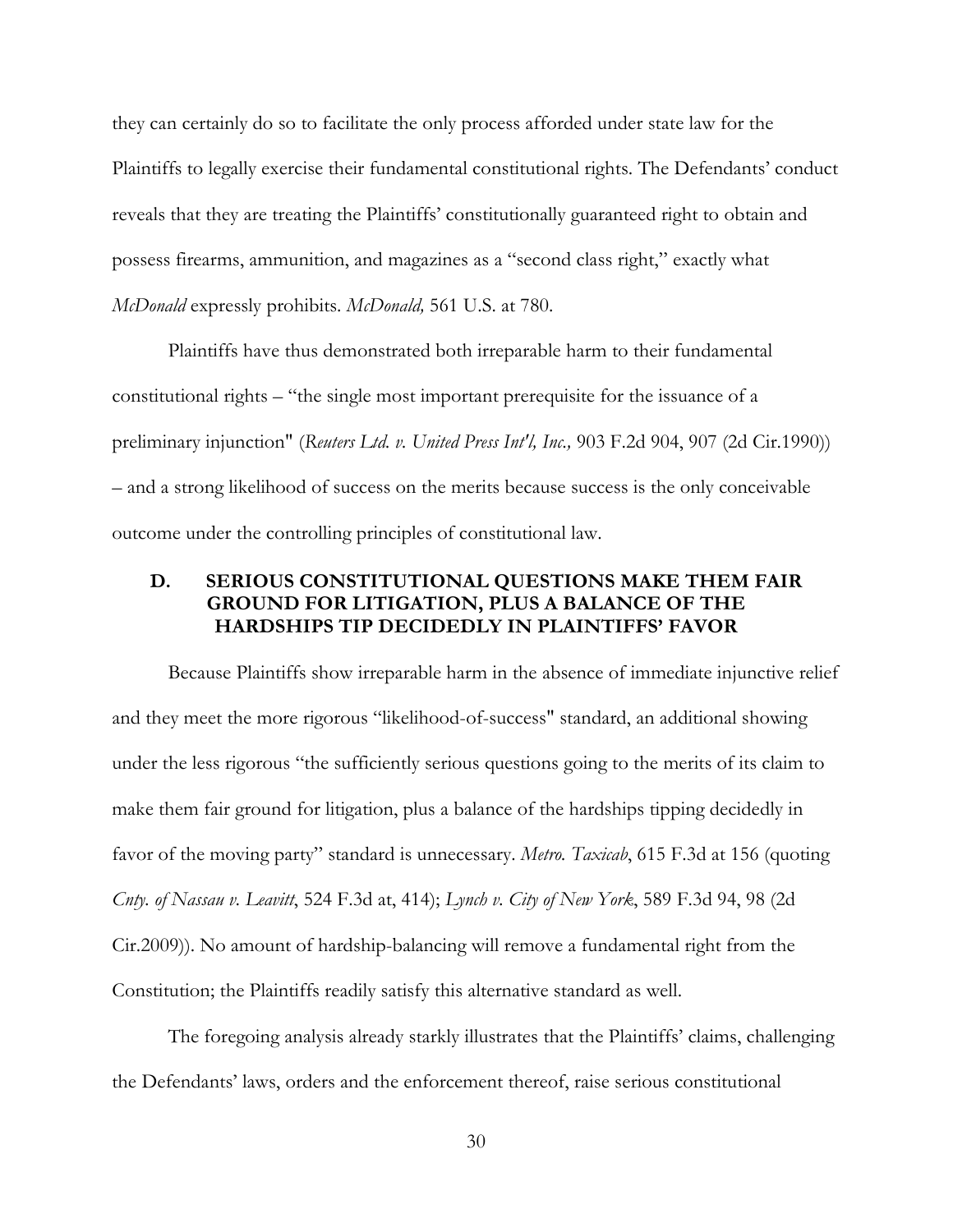questions which are "fair ground for litigation." Both the equities and public interests also heavily weigh in Plaintiffs' favor. This is also obvious through Defendant Lamont's own Executive Order with respect to fingerprinting for reasons other than firearm certificates and permits. Local Departments continue to process fingerprints of criminal suspects and for the background checks of nursing home, assisted living facility and home health care workers, in the face of the same risks that they claim necessitate stopping firearm certificate and permit application processing. Their willingness and ability to do so reveals the reality that they can and will implement sufficiently adequate safety protocols for reducing the spread of COVID-19 in interfacing with the public for application processes during this time. Thus, they simply cannot stake claim in any equitable concerns or public interests related to the public health crisis that would justify or warrant their refusal to accept and process firearm certificate or permit applications. Their own operations prove they can adequately meet any and all such concerns in processing firearm certificate or permit applications. The only difference is that they have evidently made a policy choice to cut off access to a fundamental right while actively serving other administrative priorities – a choice that the Supreme Court has taken off the table. <sup>2</sup>

## **VI. CONCLUSION**

The "constitution [was] intended to endure for ages to come, and consequently, to be adapted to the various crises of human affairs." *McCulloch v. State*, 17 U.S. 316, 415 (1819). For all the reasons discussed herein, Plaintiffs' Application for a Temporary Restraining

 $\overline{a}$ 

<sup>&</sup>lt;sup>2</sup> As with the claims addressed herein, the Third and Fourth Counts of the Plaintiff's Complaint -Equal Protection and Privileges and Immunities – would also succeed, yet need not be addressed at this point for the Court to grant the relief sought by the Plaintiffs through this Motion.